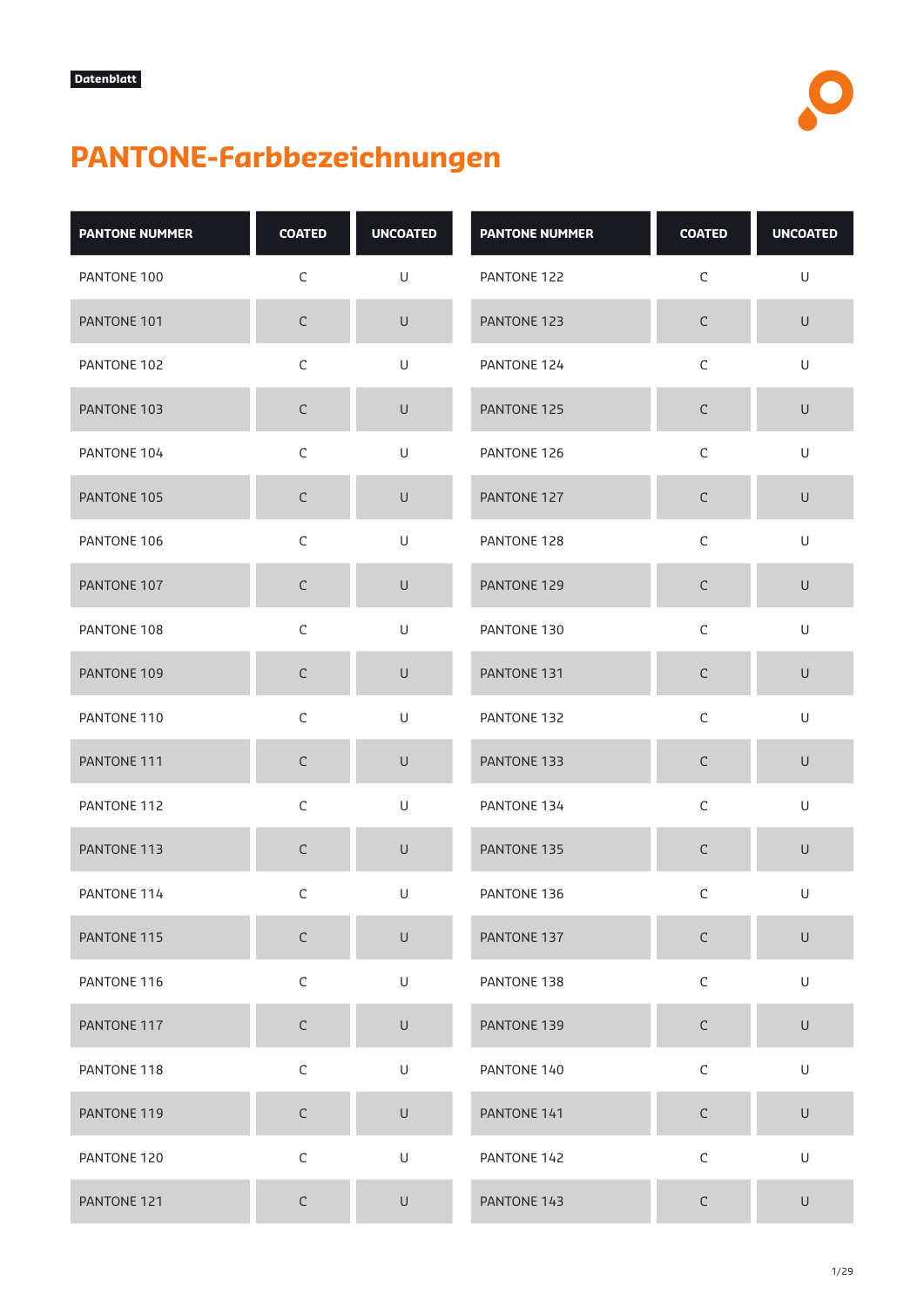| <b>PANTONE NUMMER</b> | <b>COATED</b> | <b>UNCOATED</b>                                                                                            | <b>PANTONE NUMMER</b> | <b>COATED</b> | <b>UNCOATED</b> |
|-----------------------|---------------|------------------------------------------------------------------------------------------------------------|-----------------------|---------------|-----------------|
| PANTONE 144           | $\mathsf C$   | U                                                                                                          | PANTONE 166           | $\mathsf C$   | $\mathsf U$     |
| PANTONE 145           | $\mathsf C$   | $\cup$                                                                                                     | PANTONE 167           | $\mathsf C$   | U               |
| PANTONE 146           | $\mathsf C$   | U                                                                                                          | PANTONE 168           | $\mathsf C$   | U               |
| PANTONE 147           | $\mathsf C$   | U                                                                                                          | PANTONE 169           | C             | $\cup$          |
| PANTONE 148           | $\mathsf C$   | U                                                                                                          | PANTONE 170           | $\mathsf C$   | $\sf U$         |
| PANTONE 149           | $\mathsf C$   | $\cup$                                                                                                     | PANTONE 171           | $\mathsf C$   | $\mathsf U$     |
| PANTONE 150           | $\mathsf C$   | U                                                                                                          | PANTONE 172           | $\mathsf C$   | U               |
| PANTONE 151           | $\mathsf C$   | $\cup$                                                                                                     | PANTONE 173           | $\mathsf C$   | $\sf U$         |
| PANTONE 152           | $\mathsf C$   | U                                                                                                          | PANTONE 174           | $\mathsf C$   | U               |
| PANTONE 153           | $\mathsf C$   | $\cup$                                                                                                     | PANTONE 175           | $\mathsf C$   | $\sf U$         |
| PANTONE 154           | $\mathsf C$   | U                                                                                                          | PANTONE 176           | $\mathsf C$   | U               |
| PANTONE 155           | $\mathsf C$   | $\cup$                                                                                                     | PANTONE 177           | $\mathsf C$   | $\sf U$         |
| PANTONE 156           | $\mathsf C$   | U                                                                                                          | PANTONE 178           | $\mathsf{C}$  | U               |
| PANTONE 157           | $\mathsf C$   | $\cup$                                                                                                     | PANTONE 179           | $\mathsf C$   | $\sf U$         |
| PANTONE 158           | C             | U                                                                                                          | PANTONE 180           | $\mathsf C$   | U               |
| PANTONE 159           | $\mathsf C$   | $\sf U$                                                                                                    | PANTONE 181           | $\mathsf C$   | $\sf U$         |
| PANTONE 160           | $\mathsf C$   | U                                                                                                          | PANTONE 182           | $\mathsf C$   | U               |
| PANTONE 161           | $\mathsf C$   | $\sf U$                                                                                                    | PANTONE 183           | $\mathsf C$   | $\mathsf U$     |
| PANTONE 162           | $\mathsf C$   | $\mathsf{U}% _{T}=\mathsf{U}_{T}\!\left( a,b\right) ,\ \mathsf{U}_{T}=\mathsf{U}_{T}\!\left( a,b\right) ,$ | PANTONE 184           | $\mathsf C$   | $\mathsf U$     |
| PANTONE 163           | $\mathsf C$   | U                                                                                                          | PANTONE 185           | $\mathsf C$   | $\sf U$         |
| PANTONE 164           | $\mathsf C$   | U                                                                                                          | PANTONE 186           | $\mathsf C$   | U               |
| PANTONE 165           | $\mathsf C$   | U                                                                                                          | PANTONE 187           | C             | U               |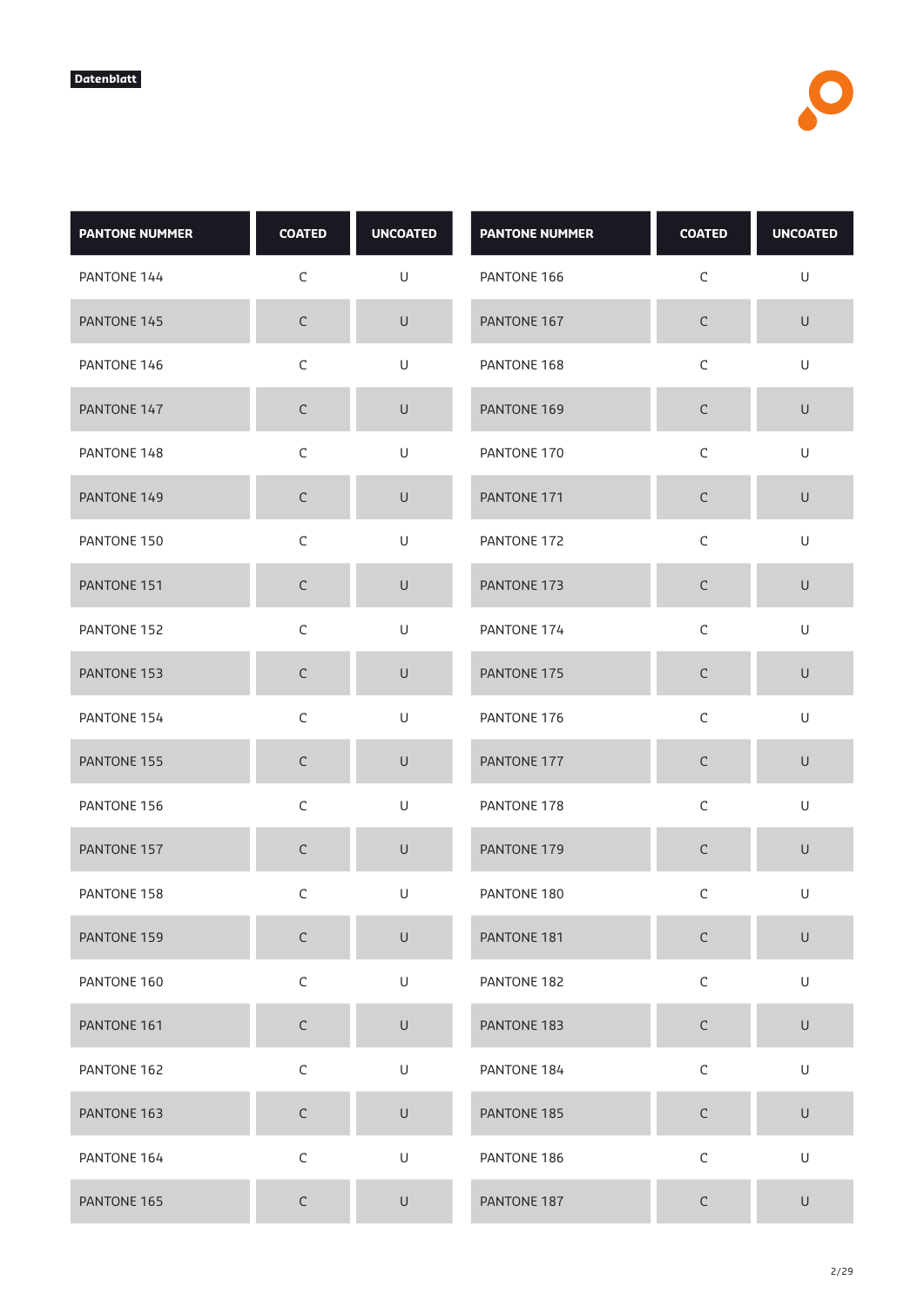| <b>PANTONE NUMMER</b> | <b>COATED</b> | <b>UNCOATED</b>                                                                                            | <b>PANTONE NUMMER</b> | <b>COATED</b> | <b>UNCOATED</b> |
|-----------------------|---------------|------------------------------------------------------------------------------------------------------------|-----------------------|---------------|-----------------|
| PANTONE 188           | $\mathsf C$   | U                                                                                                          | PANTONE 210           | $\mathsf C$   | U               |
| PANTONE 189           | $\mathsf C$   | $\sf U$                                                                                                    | PANTONE 211           | $\mathsf C$   | $\mathsf U$     |
| PANTONE 190           | $\mathsf C$   | U                                                                                                          | PANTONE 212           | $\mathsf C$   | U               |
| PANTONE 191           | $\mathsf C$   | $\cup$                                                                                                     | PANTONE 213           | C             | $\sf U$         |
| PANTONE 192           | $\mathsf C$   | $\mathsf{U}% _{T}=\mathsf{U}_{T}\!\left( a,b\right) ,\ \mathsf{U}_{T}=\mathsf{U}_{T}\!\left( a,b\right) ,$ | PANTONE 214           | $\mathsf C$   | $\mathsf U$     |
| PANTONE 193           | $\mathsf C$   | U                                                                                                          | PANTONE 215           | $\mathsf C$   | $\sf U$         |
| PANTONE 194           | $\mathsf C$   | U                                                                                                          | PANTONE 216           | $\mathsf C$   | U               |
| PANTONE 195           | $\mathsf C$   | $\cup$                                                                                                     | PANTONE 217           | $\mathsf C$   | $\sf U$         |
| PANTONE 196           | $\mathsf C$   | U                                                                                                          | PANTONE 218           | $\mathsf C$   | $\mathsf U$     |
| PANTONE 197           | $\mathsf C$   | U                                                                                                          | PANTONE 219           | $\mathsf C$   | $\cup$          |
| PANTONE 198           | $\mathsf C$   | U                                                                                                          | PANTONE 220           | $\mathsf C$   | U               |
| PANTONE 199           | $\mathsf C$   | $\cup$                                                                                                     | PANTONE 221           | C             | $\cup$          |
| PANTONE 200           | $\mathsf C$   | $\mathsf{U}% _{T}=\mathsf{U}_{T}\!\left( a,b\right) ,\ \mathsf{U}_{T}=\mathsf{U}_{T}\!\left( a,b\right) ,$ | PANTONE 222           | $\mathsf C$   | $\mathsf U$     |
| PANTONE 201           | $\mathsf C$   | $\sf U$                                                                                                    | PANTONE 223           | C             | $\mathsf U$     |
| PANTONE 202           | С             | U                                                                                                          | PANTONE 224           | C             | U               |
| PANTONE 203           | $\mathsf C$   | $\mathsf U$                                                                                                | PANTONE 225           | $\mathsf C$   | $\sf U$         |
| PANTONE 204           | $\mathsf C$   | U                                                                                                          | PANTONE 226           | $\mathsf C$   | U               |
| PANTONE 205           | $\mathsf C$   | $\mathsf U$                                                                                                | PANTONE 227           | $\mathsf C$   | $\mathsf U$     |
| PANTONE 206           | $\mathsf C$   | U                                                                                                          | PANTONE 228           | $\mathsf C$   | U               |
| PANTONE 207           | $\mathsf C$   | U                                                                                                          | PANTONE 229           | $\mathsf C$   | $\mathsf U$     |
| PANTONE 208           | $\mathsf C$   | U                                                                                                          | PANTONE 230           | $\mathsf C$   | U               |
| PANTONE 209           | $\mathsf C$   | $\sf U$                                                                                                    | PANTONE 231           | $\mathsf C$   | $\cup$          |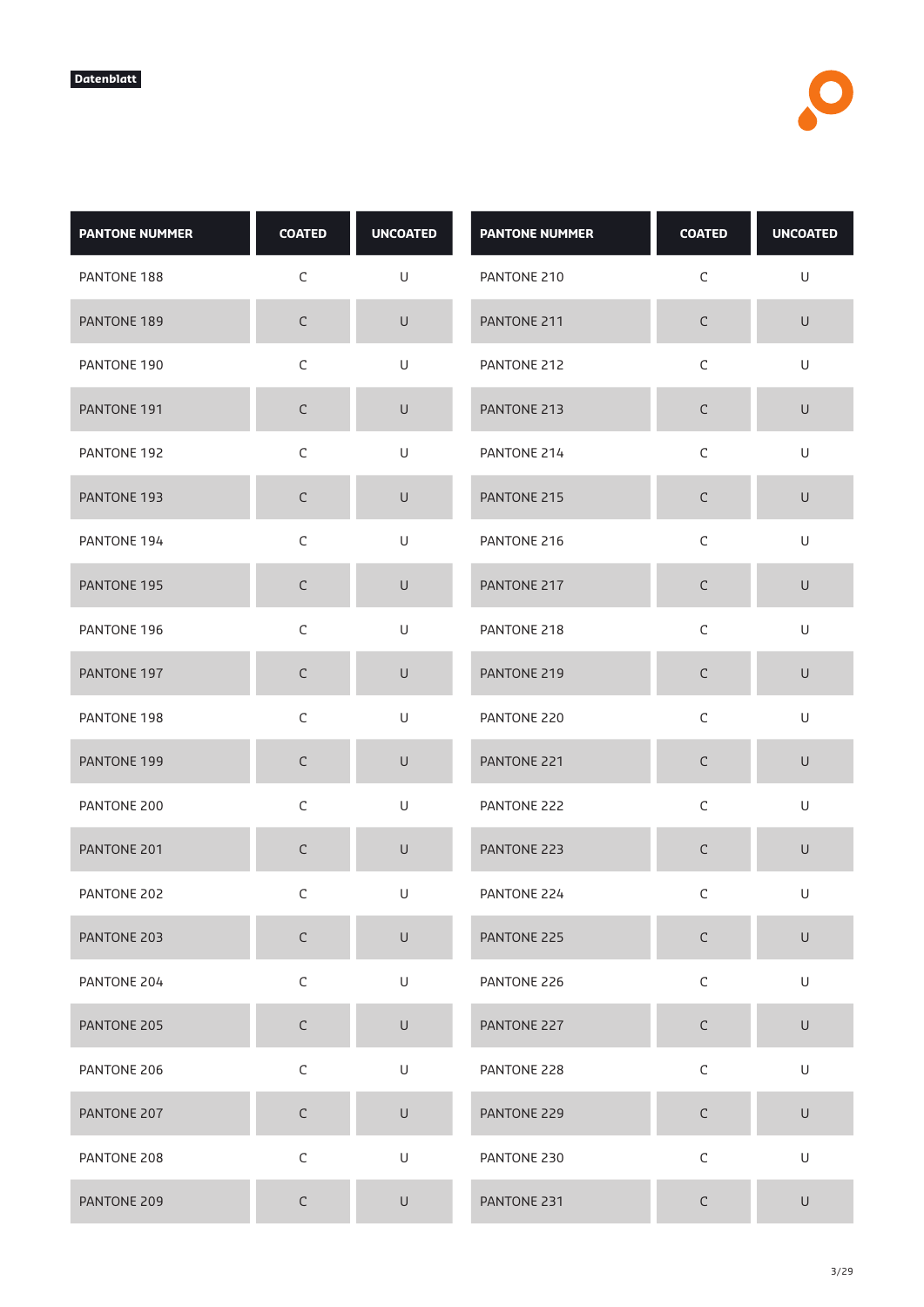| <b>PANTONE NUMMER</b> | <b>COATED</b> | <b>UNCOATED</b>                                                                                            | <b>PANTONE NUMMER</b> | <b>COATED</b> | <b>UNCOATED</b> |
|-----------------------|---------------|------------------------------------------------------------------------------------------------------------|-----------------------|---------------|-----------------|
| PANTONE 232           | $\mathsf C$   | U                                                                                                          | PANTONE 254           | $\mathsf C$   | U               |
| PANTONE 233           | $\mathsf C$   | $\sf U$                                                                                                    | PANTONE 255           | $\mathsf C$   | $\mathsf U$     |
| PANTONE 234           | $\mathsf C$   | U                                                                                                          | PANTONE 256           | $\mathsf C$   | U               |
| PANTONE 235           | $\mathsf C$   | $\cup$                                                                                                     | PANTONE 257           | C             | $\cup$          |
| PANTONE 236           | $\mathsf C$   | $\mathsf{U}% _{T}=\mathsf{U}_{T}\!\left( a,b\right) ,\ \mathsf{U}_{T}=\mathsf{U}_{T}\!\left( a,b\right) ,$ | PANTONE 258           | $\mathsf C$   | $\mathsf U$     |
| PANTONE 237           | $\mathsf C$   | U                                                                                                          | PANTONE 259           | $\mathsf C$   | $\sf U$         |
| PANTONE 238           | $\mathsf C$   | U                                                                                                          | PANTONE 260           | $\mathsf C$   | U               |
| PANTONE 239           | $\mathsf C$   | $\cup$                                                                                                     | PANTONE 261           | $\mathsf C$   | $\sf U$         |
| PANTONE 240           | $\mathsf C$   | U                                                                                                          | PANTONE 262           | $\mathsf C$   | $\mathsf U$     |
| PANTONE 241           | $\mathsf C$   | $\cup$                                                                                                     | PANTONE 263           | $\mathsf C$   | $\cup$          |
| PANTONE 242           | $\mathsf C$   | U                                                                                                          | PANTONE 264           | $\mathsf C$   | U               |
| PANTONE 243           | $\mathsf C$   | $\cup$                                                                                                     | PANTONE 265           | C             | $\cup$          |
| PANTONE 244           | $\mathsf C$   | $\mathsf{U}% _{T}=\mathsf{U}_{T}\!\left( a,b\right) ,\ \mathsf{U}_{T}=\mathsf{U}_{T}\!\left( a,b\right) ,$ | PANTONE 266           | $\mathsf C$   | $\mathsf U$     |
| PANTONE 245           | $\mathsf C$   | $\sf U$                                                                                                    | PANTONE 267           | C             | $\mathsf U$     |
| PANTONE 246           | С             | U                                                                                                          | PANTONE 268           | C             | U               |
| PANTONE 247           | $\mathsf C$   | $\mathsf U$                                                                                                | PANTONE 269           | $\mathsf C$   | $\sf U$         |
| PANTONE 248           | $\mathsf C$   | U                                                                                                          | PANTONE 270           | $\mathsf C$   | U               |
| PANTONE 249           | $\mathsf C$   | $\mathsf U$                                                                                                | PANTONE 271           | $\mathsf C$   | $\mathsf U$     |
| PANTONE 250           | $\mathsf C$   | U                                                                                                          | PANTONE 272           | $\mathsf C$   | U               |
| PANTONE 251           | $\mathsf C$   | U                                                                                                          | PANTONE 273           | $\mathsf C$   | $\mathsf U$     |
| PANTONE 252           | $\mathsf C$   | $\mathsf{U}% _{T}=\mathsf{U}_{T}\!\left( a,b\right) ,\ \mathsf{U}_{T}=\mathsf{U}_{T}\!\left( a,b\right) ,$ | PANTONE 274           | $\mathsf C$   | U               |
| PANTONE 253           | $\mathsf C$   | $\sf U$                                                                                                    | PANTONE 275           | $\mathsf C$   | $\sf U$         |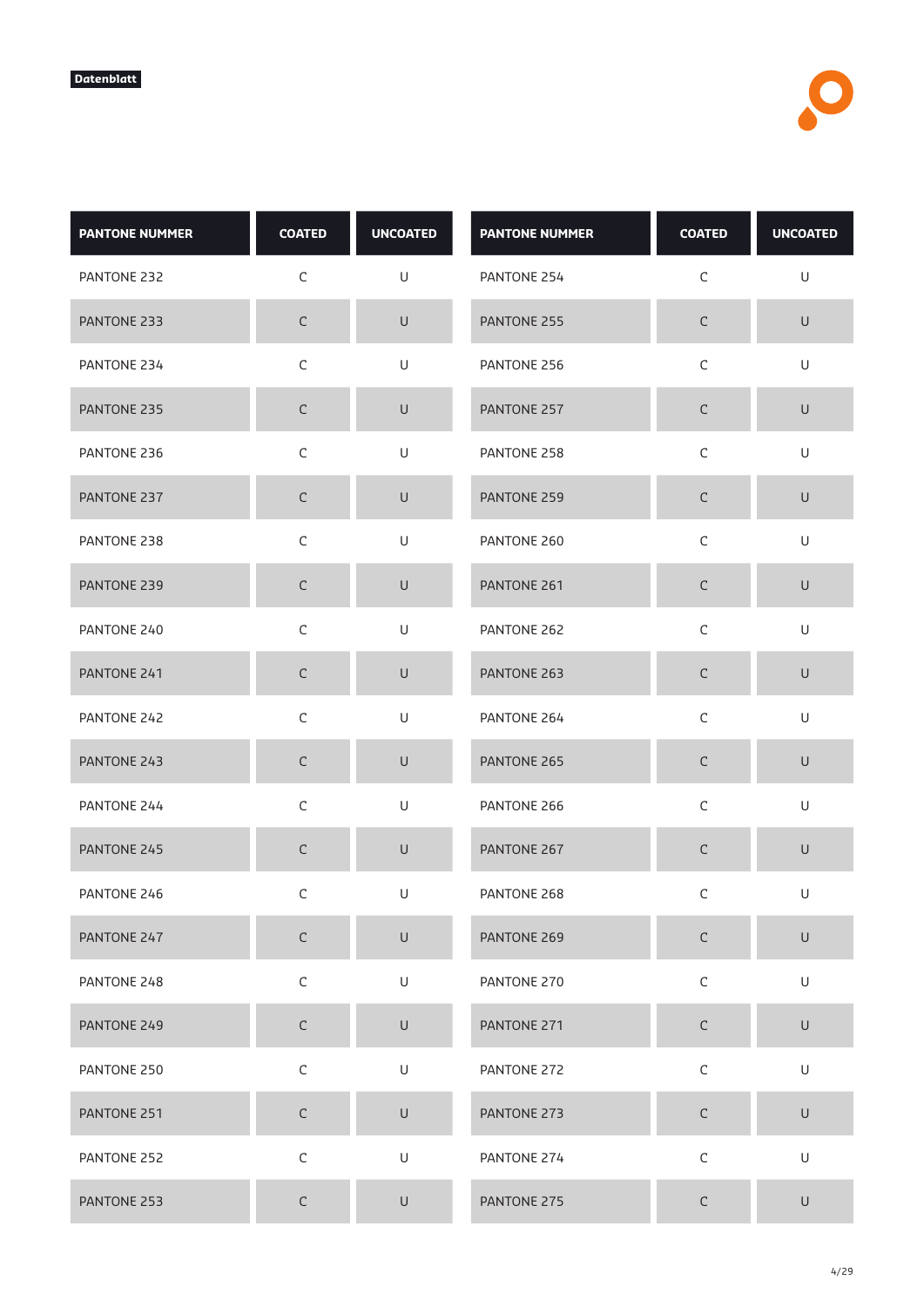| <b>PANTONE NUMMER</b> | <b>COATED</b> | <b>UNCOATED</b> | <b>PANTONE NUMMER</b> | <b>COATED</b> | <b>UNCOATED</b> |
|-----------------------|---------------|-----------------|-----------------------|---------------|-----------------|
| PANTONE 276           | $\mathsf C$   | U               | PANTONE 298           | $\mathsf C$   | U               |
| PANTONE 277           | $\mathsf C$   | $\sf U$         | PANTONE 299           | $\mathsf C$   | $\sf U$         |
| PANTONE 278           | $\mathsf C$   | U               | PANTONE 300           | $\mathsf C$   | U               |
| PANTONE 279           | $\mathsf C$   | $\cup$          | PANTONE 301           | С             | $\cup$          |
| PANTONE 280           | $\mathsf C$   | $\mathsf U$     | PANTONE 302           | $\mathsf C$   | U               |
| PANTONE 281           | $\mathsf C$   | $\sf U$         | PANTONE 303           | $\mathsf C$   | $\sf U$         |
| PANTONE 282           | $\mathsf C$   | U               | PANTONE 304           | $\mathsf C$   | U               |
| PANTONE 283           | $\mathsf C$   | $\sf U$         | PANTONE 305           | $\mathsf C$   | $\sf U$         |
| PANTONE 284           | $\mathsf C$   | $\mathsf U$     | PANTONE 306           | $\mathsf C$   | $\cup$          |
| PANTONE 285           | $\mathsf C$   | $\sf U$         | PANTONE 307           | $\mathsf C$   | $\sf U$         |
| PANTONE 286           | $\mathsf C$   | U               | PANTONE 308           | $\mathsf C$   | U               |
| PANTONE 287           | C             | $\cup$          | PANTONE 309           | $\mathsf C$   | $\sf U$         |
| PANTONE 288           | $\mathsf C$   | U               | PANTONE 310           | $\mathsf C$   | U               |
| PANTONE 289           | $\mathsf C$   | $\sf U$         | PANTONE 311           | $\mathsf C$   | $\sf U$         |
| PANTONE 290           | С             | U               | PANTONE 312           | C             | U               |
| PANTONE 291           | $\mathsf C$   | $\sf U$         | PANTONE 313           | $\mathsf C$   | $\sf U$         |
| PANTONE 292           | $\mathsf C$   | U               | PANTONE 314           | $\mathsf C$   | U               |
| PANTONE 293           | $\mathsf C$   | $\mathsf U$     | PANTONE 315           | $\mathsf C$   | $\mathsf U$     |
| PANTONE 294           | $\mathsf C$   | $\mathsf U$     | PANTONE 316           | $\mathsf C$   | U               |
| PANTONE 295           | $\mathsf C$   | $\sf U$         | PANTONE 318           | $\mathsf C$   | $\sf U$         |
| PANTONE 296           | $\mathsf C$   | U               | PANTONE 319           | $\mathsf C$   | U               |
| PANTONE 297           | $\mathsf C$   | $\sf U$         | PANTONE 320           | С             | $\sf U$         |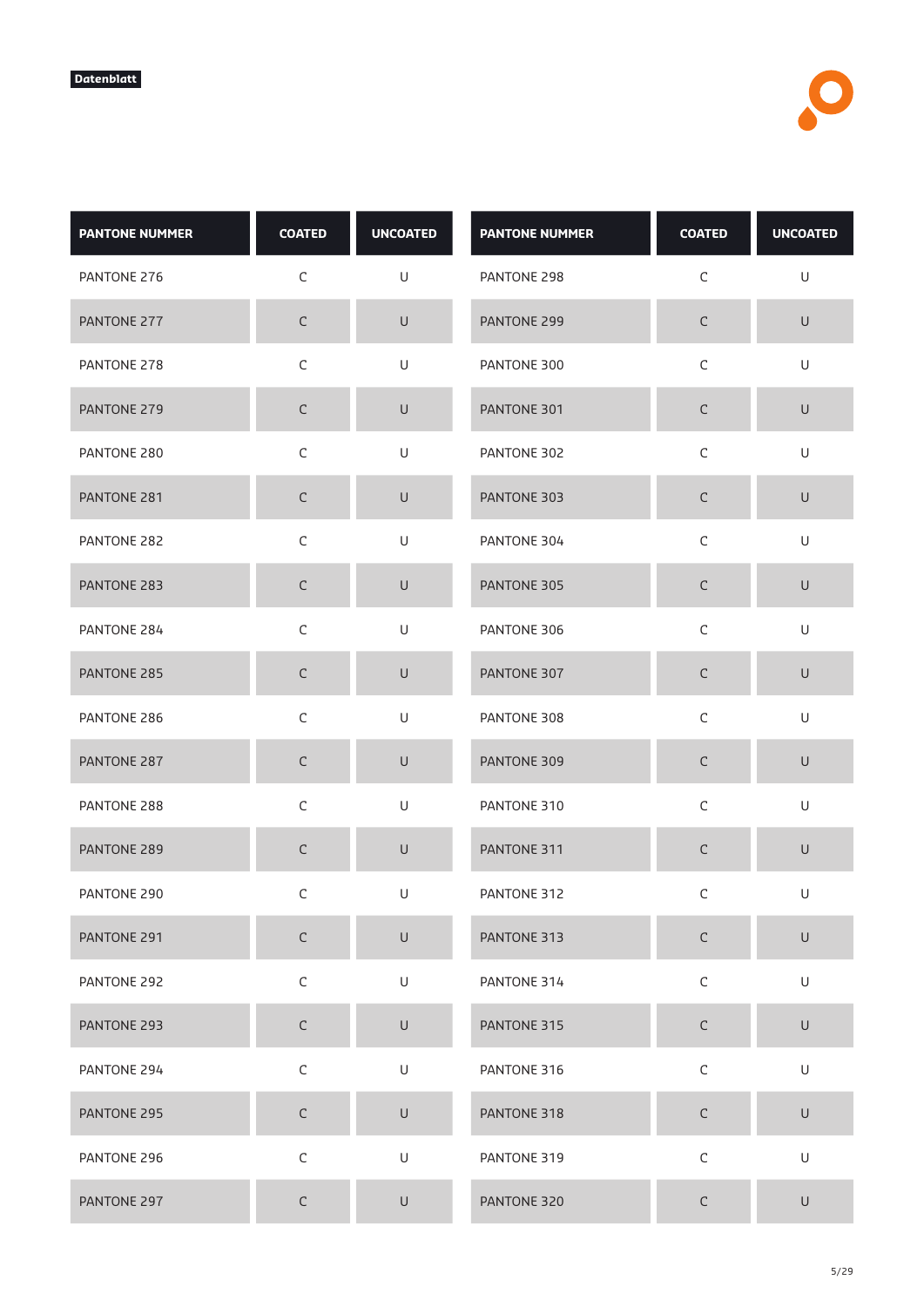| <b>PANTONE NUMMER</b> | <b>COATED</b> | <b>UNCOATED</b> | <b>PANTONE NUMMER</b> | <b>COATED</b> | <b>UNCOATED</b> |
|-----------------------|---------------|-----------------|-----------------------|---------------|-----------------|
| PANTONE 321           | $\mathsf C$   | U               | PANTONE 343           | $\mathsf C$   | U               |
| PANTONE 322           | $\mathsf C$   | $\sf U$         | PANTONE 344           | $\mathsf C$   | $\mathsf U$     |
| PANTONE 323           | $\mathsf C$   | U               | PANTONE 345           | $\mathsf C$   | U               |
| PANTONE 324           | $\mathsf C$   | $\cup$          | PANTONE 346           | С             | $\cup$          |
| PANTONE 325           | $\mathsf C$   | $\mathsf U$     | PANTONE 347           | $\mathsf C$   | U               |
| PANTONE 326           | $\mathsf C$   | $\sf U$         | PANTONE 348           | $\mathsf C$   | $\cup$          |
| PANTONE 327           | $\mathsf C$   | U               | PANTONE 349           | $\mathsf C$   | U               |
| PANTONE 328           | $\mathsf C$   | $\sf U$         | PANTONE 350           | $\mathsf C$   | $\sf U$         |
| PANTONE 329           | $\mathsf C$   | $\sf U$         | PANTONE 351           | $\mathsf C$   | $\cup$          |
| PANTONE 330           | $\mathsf C$   | $\sf U$         | PANTONE 352           | $\mathsf C$   | $\sf U$         |
| PANTONE 331           | $\mathsf C$   | U               | PANTONE 353           | $\mathsf C$   | U               |
| PANTONE 332           | C             | $\cup$          | PANTONE 354           | $\mathsf C$   | $\mathsf U$     |
| PANTONE 333           | $\mathsf C$   | U               | PANTONE 355           | $\mathsf C$   | U               |
| PANTONE 334           | $\mathsf C$   | $\mathsf U$     | PANTONE 356           | $\mathsf C$   | $\sf U$         |
| PANTONE 335           | С             | U               | PANTONE 357           | C             | U               |
| PANTONE 336           | $\mathsf C$   | $\sf U$         | PANTONE 358           | $\mathsf C$   | $\sf U$         |
| PANTONE 337           | $\mathsf C$   | $\mathsf U$     | PANTONE 359           | $\mathsf C$   | U               |
| PANTONE 338           | $\mathsf C$   | $\mathsf U$     | PANTONE 360           | $\mathsf C$   | $\mathsf U$     |
| PANTONE 339           | $\mathsf C$   | $\mathsf U$     | PANTONE 361           | $\mathsf C$   | U               |
| PANTONE 340           | $\mathsf C$   | $\sf U$         | PANTONE 362           | $\mathsf C$   | $\sf U$         |
| PANTONE 341           | $\mathsf C$   | U               | PANTONE 363           | $\mathsf C$   | U               |
| PANTONE 342           | $\mathsf C$   | $\sf U$         | PANTONE 364           | С             | $\sf U$         |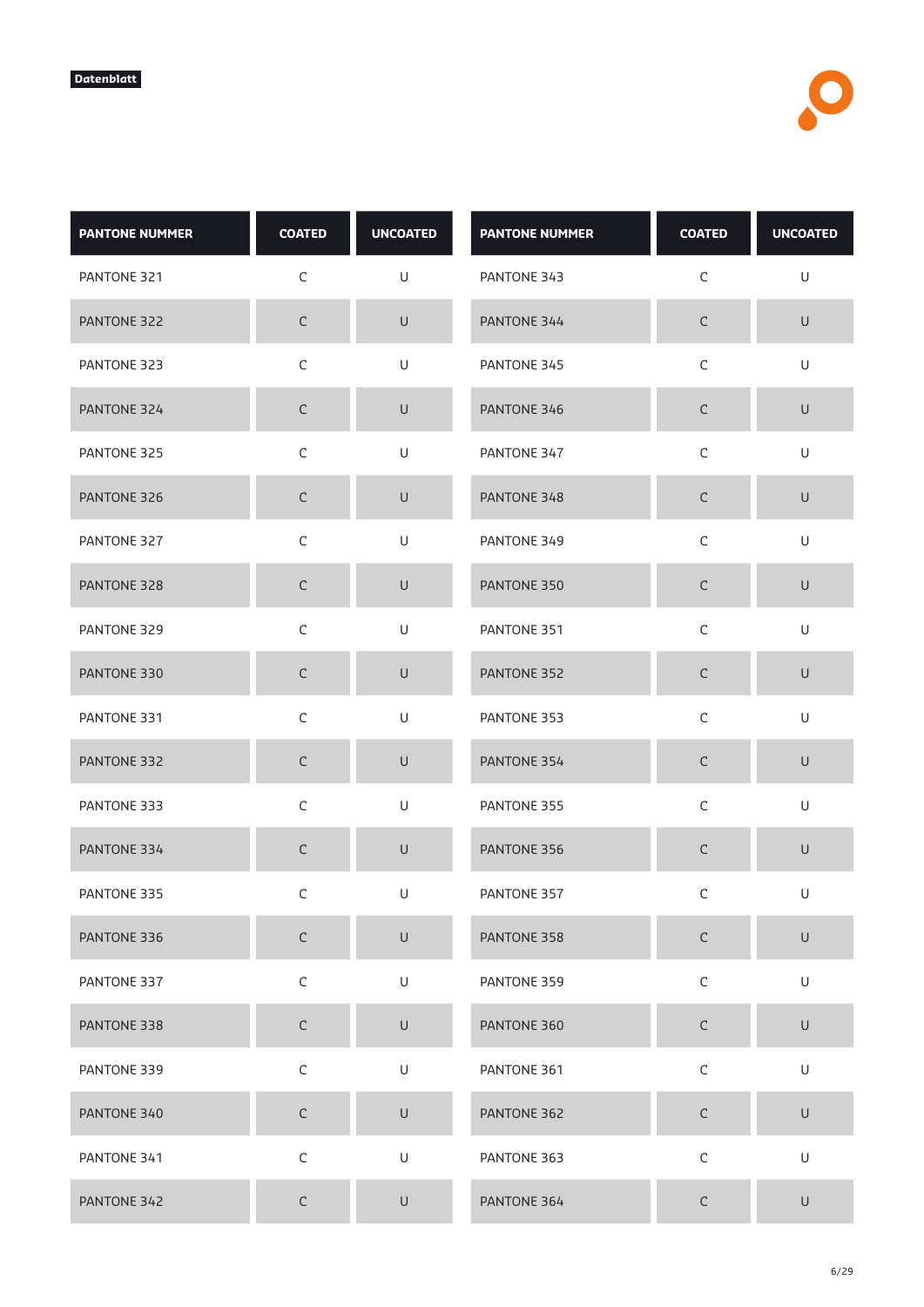| <b>PANTONE NUMMER</b> | <b>COATED</b> | <b>UNCOATED</b> | <b>PANTONE NUMMER</b> | <b>COATED</b> | <b>UNCOATED</b> |
|-----------------------|---------------|-----------------|-----------------------|---------------|-----------------|
| PANTONE 365           | $\mathsf C$   | U               | PANTONE 387           | $\mathsf C$   | U               |
| PANTONE 366           | $\mathsf C$   | $\sf U$         | PANTONE 388           | $\mathsf C$   | $\mathsf U$     |
| PANTONE 367           | $\mathsf C$   | U               | PANTONE 389           | $\mathsf C$   | U               |
| PANTONE 368           | $\mathsf C$   | $\cup$          | PANTONE 390           | С             | $\cup$          |
| PANTONE 369           | $\mathsf C$   | $\mathsf U$     | PANTONE 392           | $\mathsf C$   | U               |
| PANTONE 370           | $\mathsf C$   | $\sf U$         | PANTONE 393           | $\mathsf C$   | $\cup$          |
| PANTONE 371           | $\mathsf C$   | U               | PANTONE 394           | $\mathsf C$   | U               |
| PANTONE 372           | $\mathsf C$   | $\sf U$         | PANTONE 395           | $\mathsf C$   | $\sf U$         |
| PANTONE 373           | $\mathsf C$   | $\sf U$         | PANTONE 396           | $\mathsf C$   | $\cup$          |
| PANTONE 374           | $\mathsf C$   | $\sf U$         | PANTONE 397           | $\mathsf C$   | $\sf U$         |
| PANTONE 375           | $\mathsf C$   | U               | PANTONE 398           | $\mathsf C$   | U               |
| PANTONE 376           | C             | $\cup$          | PANTONE 399           | $\mathsf C$   | $\sf U$         |
| PANTONE 377           | $\mathsf C$   | U               | PANTONE 400           | $\mathsf C$   | U               |
| PANTONE 378           | $\mathsf C$   | $\mathsf U$     | PANTONE 401           | $\mathsf C$   | $\sf U$         |
| PANTONE 379           | С             | U               | PANTONE 402           | C             | U               |
| PANTONE 380           | $\mathsf C$   | $\sf U$         | PANTONE 403           | $\mathsf C$   | $\sf U$         |
| PANTONE 381           | $\mathsf C$   | $\mathsf U$     | PANTONE 404           | $\mathsf C$   | U               |
| PANTONE 382           | $\mathsf C$   | $\mathsf U$     | PANTONE 405           | $\mathsf C$   | $\mathsf U$     |
| PANTONE 383           | $\mathsf C$   | $\mathsf U$     | PANTONE 406           | $\mathsf C$   | $\cup$          |
| PANTONE 384           | $\mathsf C$   | $\sf U$         | PANTONE 407           | $\mathsf C$   | $\sf U$         |
| PANTONE 385           | $\mathsf C$   | $\mathsf U$     | PANTONE 408           | $\mathsf C$   | U               |
| PANTONE 386           | $\mathsf C$   | $\sf U$         | PANTONE 409           | С             | $\sf U$         |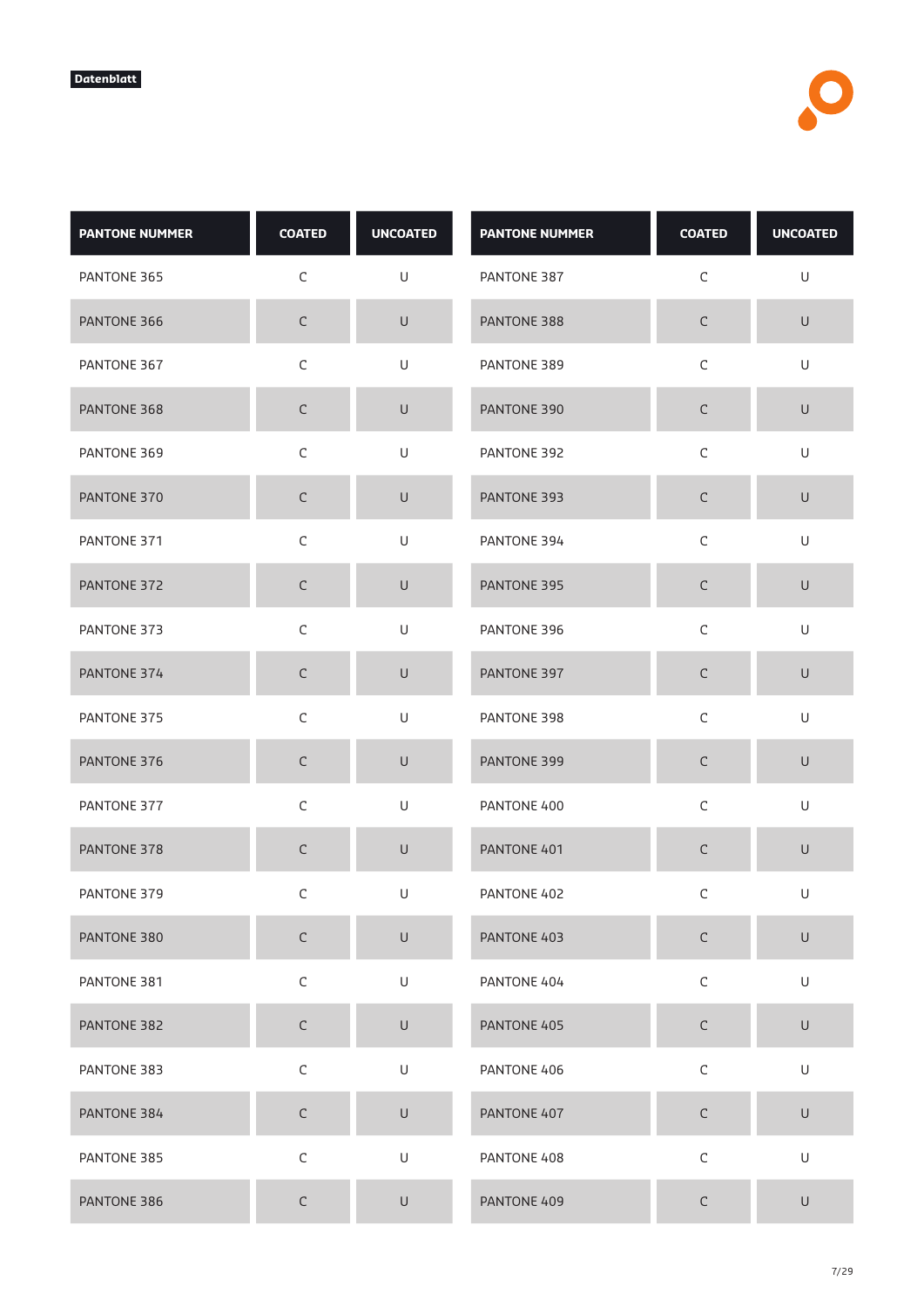| <b>PANTONE NUMMER</b> | <b>COATED</b> | <b>UNCOATED</b>                                                                                            | <b>PANTONE NUMMER</b> | <b>COATED</b> | <b>UNCOATED</b>                                                                                            |
|-----------------------|---------------|------------------------------------------------------------------------------------------------------------|-----------------------|---------------|------------------------------------------------------------------------------------------------------------|
| PANTONE 410           | $\mathsf C$   | U                                                                                                          | PANTONE 432           | $\mathsf C$   | $\mathsf U$                                                                                                |
| PANTONE 411           | $\mathsf C$   | $\sf U$                                                                                                    | PANTONE 433           | $\mathsf C$   | $\sf U$                                                                                                    |
| PANTONE 412           | $\mathsf C$   | U                                                                                                          | PANTONE 434           | $\mathsf C$   | U                                                                                                          |
| PANTONE 413           | $\mathsf C$   | U                                                                                                          | PANTONE 435           | C             | $\cup$                                                                                                     |
| PANTONE 414           | $\mathsf C$   | U                                                                                                          | PANTONE 436           | $\mathsf C$   | $\sf U$                                                                                                    |
| PANTONE 415           | $\mathsf C$   | $\cup$                                                                                                     | PANTONE 437           | $\mathsf C$   | $\cup$                                                                                                     |
| PANTONE 416           | $\mathsf C$   | U                                                                                                          | PANTONE 438           | $\mathsf C$   | U                                                                                                          |
| PANTONE 417           | $\mathsf C$   | $\cup$                                                                                                     | PANTONE 439           | $\mathsf C$   | $\sf U$                                                                                                    |
| PANTONE 418           | $\mathsf C$   | U                                                                                                          | PANTONE 440           | $\mathsf C$   | $\mathsf U$                                                                                                |
| PANTONE 419           | $\mathsf C$   | $\cup$                                                                                                     | PANTONE 441           | $\mathsf C$   | $\sf U$                                                                                                    |
| PANTONE 420           | $\mathsf C$   | U                                                                                                          | PANTONE 442           | $\mathsf C$   | U                                                                                                          |
| PANTONE 421           | $\mathsf C$   | $\cup$                                                                                                     | PANTONE 443           | C             | $\sf U$                                                                                                    |
| PANTONE 422           | $\mathsf C$   | U                                                                                                          | PANTONE 444           | $\mathsf C$   | U                                                                                                          |
| PANTONE 423           | $\mathsf C$   | $\cup$                                                                                                     | PANTONE 445           | $\mathsf C$   | $\sf U$                                                                                                    |
| PANTONE 424           | $\mathsf C$   | U                                                                                                          | PANTONE 446           | $\mathsf C$   | U                                                                                                          |
| PANTONE 425           | $\mathsf C$   | $\cup$                                                                                                     | PANTONE 447           | $\mathsf C$   | $\mathsf{U}% _{T}=\mathsf{U}_{T}\!\left( a,b\right) ,\ \mathsf{U}_{T}=\mathsf{U}_{T}\!\left( a,b\right) ,$ |
| PANTONE 426           | $\mathsf C$   | U                                                                                                          | PANTONE 448           | $\mathsf C$   | U                                                                                                          |
| PANTONE 427           | $\mathsf C$   | $\cup$                                                                                                     | PANTONE 449           | $\mathsf C$   | $\mathsf U$                                                                                                |
| PANTONE 428           | $\mathsf C$   | $\mathsf{U}% _{T}=\mathsf{U}_{T}\!\left( a,b\right) ,\ \mathsf{U}_{T}=\mathsf{U}_{T}\!\left( a,b\right) ,$ | PANTONE 450           | $\mathsf C$   | $\mathsf U$                                                                                                |
| PANTONE 429           | $\mathsf C$   | $\mathsf U$                                                                                                | PANTONE 451           | $\mathsf C$   | $\sf U$                                                                                                    |
| PANTONE 430           | $\mathsf C$   | $\mathsf{U}% _{T}=\mathsf{U}_{T}\!\left( a,b\right) ,\ \mathsf{U}_{T}=\mathsf{U}_{T}\!\left( a,b\right) ,$ | PANTONE 452           | $\mathsf C$   | $\mathsf U$                                                                                                |
| PANTONE 431           | $\mathsf C$   | $\cup$                                                                                                     | PANTONE 453           | $\mathsf C$   | $\sf U$                                                                                                    |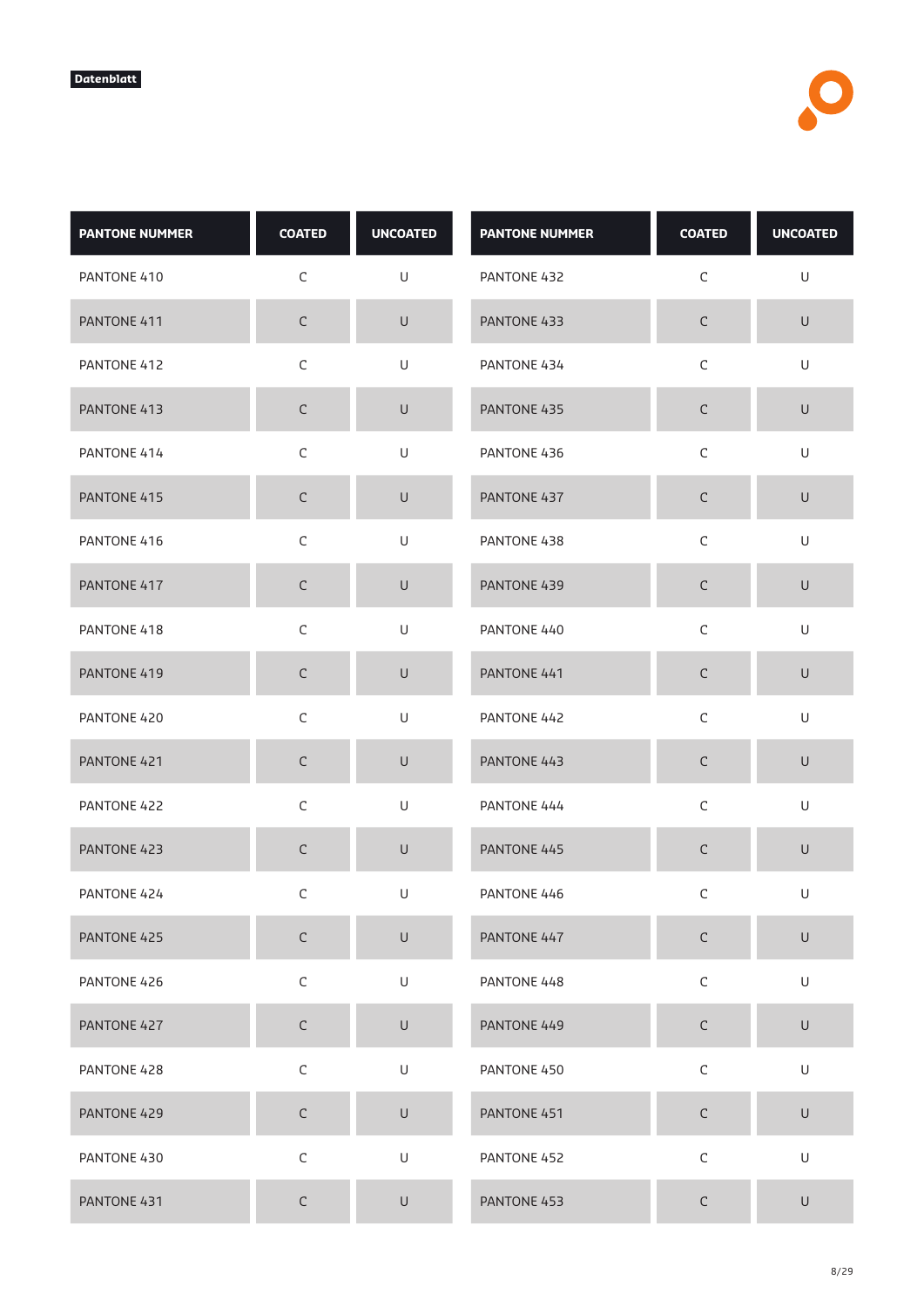| <b>PANTONE NUMMER</b> | <b>COATED</b> | <b>UNCOATED</b> | <b>PANTONE NUMMER</b> | <b>COATED</b> | <b>UNCOATED</b> |
|-----------------------|---------------|-----------------|-----------------------|---------------|-----------------|
| PANTONE 454           | $\mathsf C$   | U               | PANTONE 476           | $\mathsf C$   | U               |
| PANTONE 455           | $\mathsf C$   | $\sf U$         | PANTONE 477           | $\mathsf C$   | $\mathsf U$     |
| PANTONE 456           | $\mathsf C$   | U               | PANTONE 478           | $\mathsf C$   | U               |
| PANTONE 457           | $\mathsf C$   | $\cup$          | PANTONE 479           | С             | $\cup$          |
| PANTONE 458           | $\mathsf C$   | $\mathsf U$     | PANTONE 480           | $\mathsf C$   | $\sf U$         |
| PANTONE 459           | $\mathsf C$   | $\sf U$         | PANTONE 481           | $\mathsf C$   | $\cup$          |
| PANTONE 460           | $\mathsf C$   | U               | PANTONE 482           | $\mathsf C$   | U               |
| PANTONE 461           | $\mathsf C$   | $\sf U$         | PANTONE 483           | $\mathsf C$   | $\sf U$         |
| PANTONE 462           | $\mathsf C$   | $\sf U$         | PANTONE 484           | $\mathsf C$   | $\cup$          |
| PANTONE 463           | $\mathsf C$   | $\sf U$         | PANTONE 485           | $\mathsf C$   | $\sf U$         |
| PANTONE 464           | $\mathsf C$   | U               | PANTONE 486           | $\mathsf C$   | U               |
| PANTONE 465           | C             | $\cup$          | PANTONE 487           | $\mathsf C$   | $\mathsf U$     |
| PANTONE 466           | $\mathsf C$   | U               | PANTONE 488           | $\mathsf C$   | U               |
| PANTONE 467           | $\mathsf C$   | $\mathsf U$     | PANTONE 489           | $\mathsf C$   | $\sf U$         |
| PANTONE 468           | $\mathsf C$   | U               | PANTONE 490           | C             | U               |
| PANTONE 469           | $\mathsf C$   | $\sf U$         | PANTONE 491           | $\mathsf C$   | $\sf U$         |
| PANTONE 470           | $\mathsf C$   | $\mathsf U$     | PANTONE 492           | $\mathsf C$   | U               |
| PANTONE 471           | $\mathsf C$   | $\mathsf U$     | PANTONE 493           | $\mathsf C$   | $\mathsf U$     |
| PANTONE 472           | $\mathsf C$   | $\mathsf U$     | PANTONE 494           | $\mathsf C$   | U               |
| PANTONE 473           | $\mathsf C$   | $\sf U$         | PANTONE 495           | $\mathsf C$   | $\sf U$         |
| PANTONE 474           | $\mathsf C$   | $\mathsf U$     | PANTONE 496           | $\mathsf C$   | U               |
| PANTONE 475           | $\mathsf C$   | $\sf U$         | PANTONE 497           | С             | $\cup$          |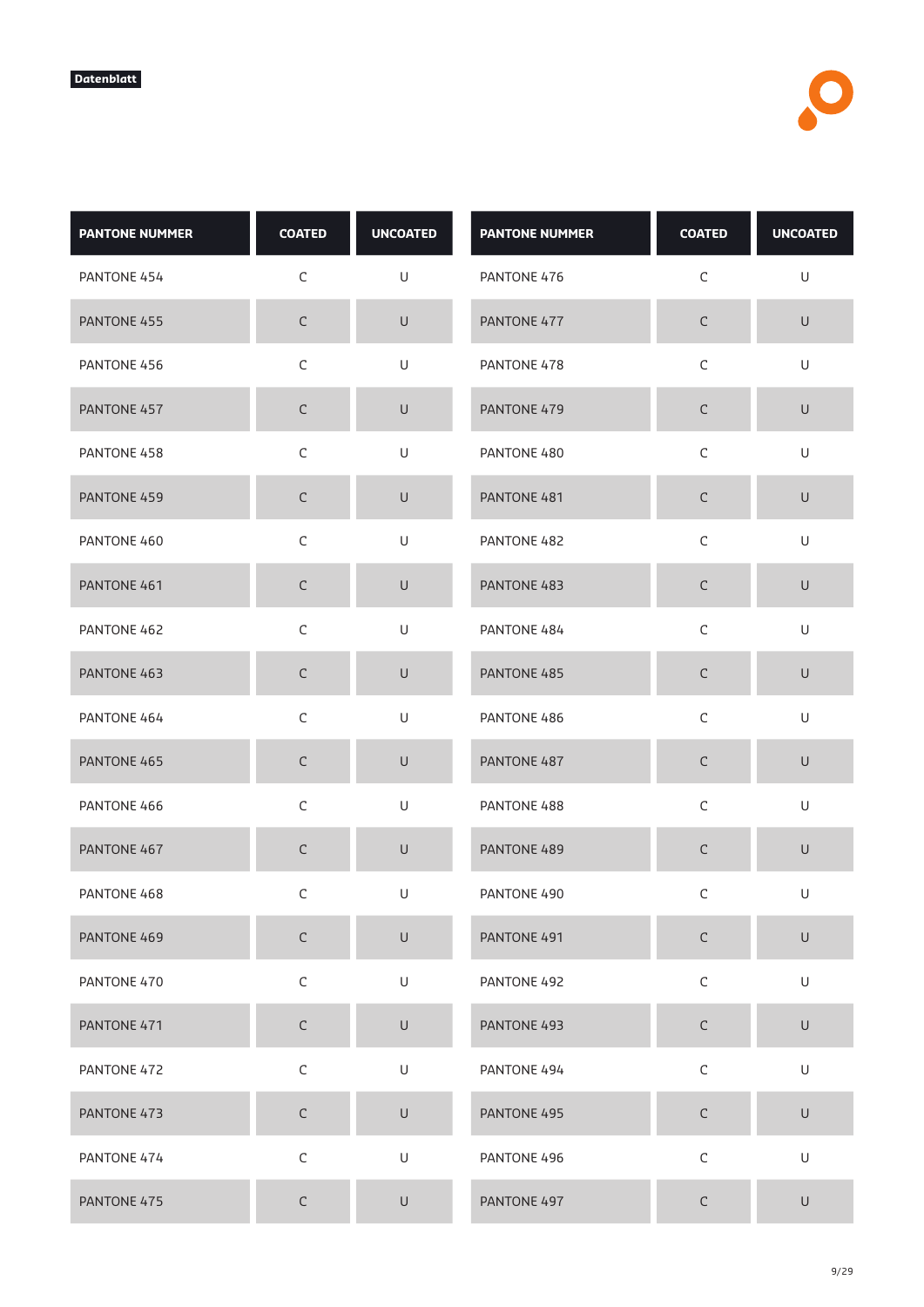| <b>PANTONE NUMMER</b> | <b>COATED</b> | <b>UNCOATED</b>                                                                                            | <b>PANTONE NUMMER</b> | <b>COATED</b> | <b>UNCOATED</b> |
|-----------------------|---------------|------------------------------------------------------------------------------------------------------------|-----------------------|---------------|-----------------|
| PANTONE 498           | C             | U                                                                                                          | PANTONE 521           | $\mathsf C$   | U               |
| PANTONE 499           | $\mathsf C$   | $\sf U$                                                                                                    | PANTONE 522           | $\mathsf C$   | $\mathsf U$     |
| PANTONE 500           | $\mathsf C$   | U                                                                                                          | PANTONE 523           | $\mathsf C$   | U               |
| PANTONE 501           | $\mathsf C$   | $\cup$                                                                                                     | PANTONE 524           | C             | $\cup$          |
| PANTONE 502           | $\mathsf C$   | $\mathsf{U}% _{T}=\mathsf{U}_{T}\!\left( a,b\right) ,\ \mathsf{U}_{T}=\mathsf{U}_{T}\!\left( a,b\right) ,$ | PANTONE 525           | $\mathsf C$   | $\mathsf U$     |
| PANTONE 503           | $\mathsf C$   | U                                                                                                          | PANTONE 526           | $\mathsf C$   | $\sf U$         |
| PANTONE 504           | $\mathsf C$   | U                                                                                                          | PANTONE 527           | $\mathsf C$   | U               |
| PANTONE 505           | $\mathsf C$   | $\cup$                                                                                                     | PANTONE 528           | $\mathsf C$   | $\sf U$         |
| PANTONE 506           | $\mathsf C$   | U                                                                                                          | PANTONE 529           | $\mathsf C$   | $\mathsf U$     |
| PANTONE 507           | $\mathsf C$   | U                                                                                                          | PANTONE 530           | $\mathsf C$   | $\cup$          |
| PANTONE 508           | $\mathsf C$   | U                                                                                                          | PANTONE 531           | $\mathsf C$   | U               |
| PANTONE 509           | $\mathsf C$   | $\cup$                                                                                                     | PANTONE 532           | C             | $\cup$          |
| PANTONE 510           | $\mathsf C$   | $\mathsf{U}% _{T}=\mathsf{U}_{T}\!\left( a,b\right) ,\ \mathsf{U}_{T}=\mathsf{U}_{T}\!\left( a,b\right) ,$ | PANTONE 533           | $\mathsf C$   | $\mathsf U$     |
| PANTONE 511           | $\mathsf C$   | $\sf U$                                                                                                    | PANTONE 534           | C             | $\mathsf U$     |
| PANTONE 512           | С             | U                                                                                                          | PANTONE 535           | C             | U               |
| PANTONE 513           | $\mathsf C$   | $\mathsf U$                                                                                                | PANTONE 536           | $\mathsf C$   | $\sf U$         |
| PANTONE 514           | $\mathsf C$   | U                                                                                                          | PANTONE 537           | $\mathsf C$   | U               |
| PANTONE 515           | $\mathsf C$   | $\mathsf U$                                                                                                | PANTONE 538           | $\mathsf C$   | $\mathsf U$     |
| PANTONE 516           | $\mathsf C$   | U                                                                                                          | PANTONE 539           | $\mathsf C$   | U               |
| PANTONE 518           | $\mathsf C$   | $\cup$                                                                                                     | PANTONE 540           | $\mathsf C$   | $\mathsf U$     |
| PANTONE 519           | $\mathsf C$   | U                                                                                                          | PANTONE 541           | $\mathsf C$   | U               |
| PANTONE 520           | $\mathsf C$   | $\sf U$                                                                                                    | PANTONE 542           | $\mathsf C$   | $\cup$          |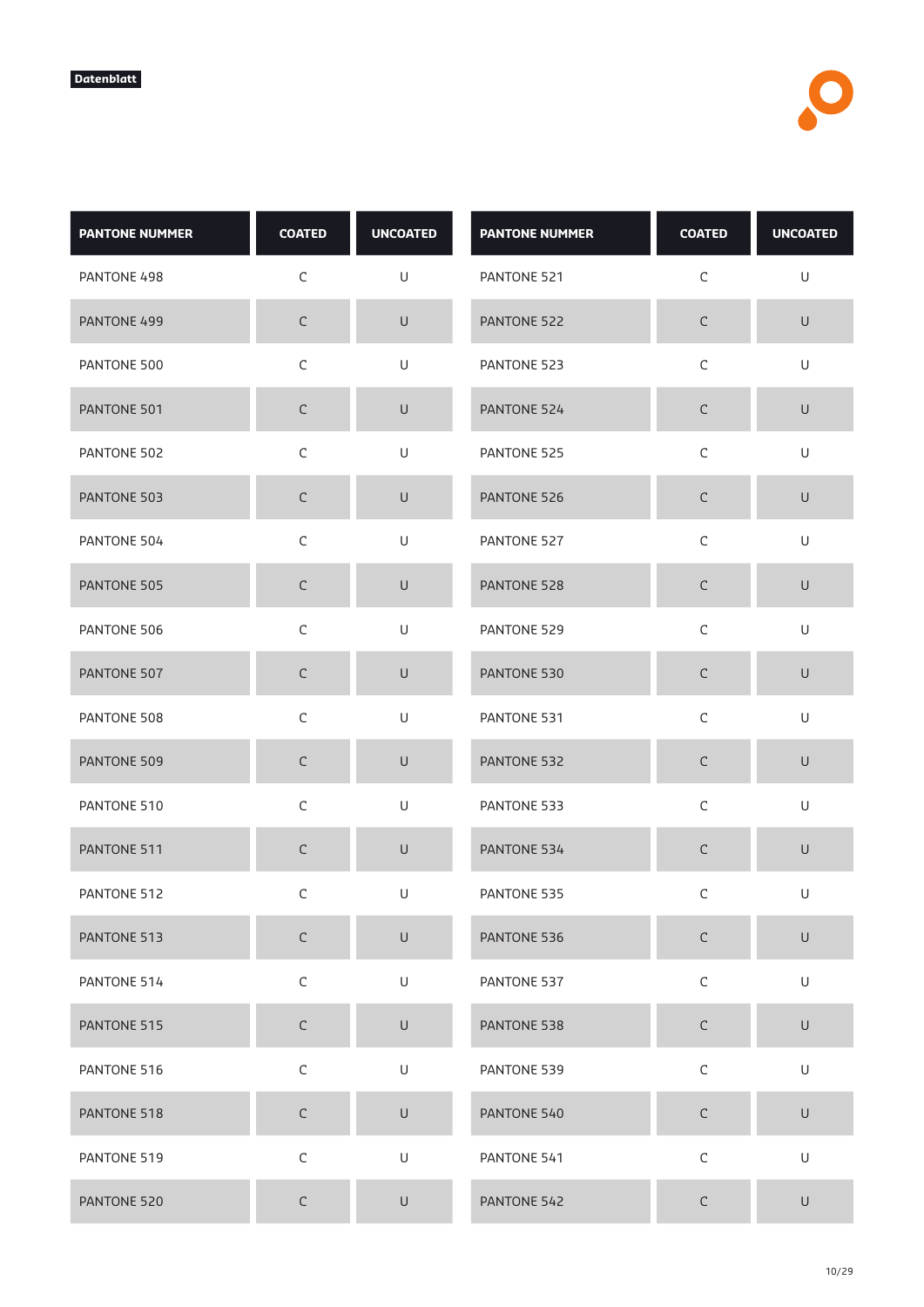| <b>PANTONE NUMMER</b> | <b>COATED</b> | <b>UNCOATED</b> | <b>PANTONE NUMMER</b> | <b>COATED</b> | <b>UNCOATED</b> |
|-----------------------|---------------|-----------------|-----------------------|---------------|-----------------|
| PANTONE 543           | $\mathsf C$   | U               | PANTONE 565           | $\mathsf C$   | U               |
| PANTONE 544           | $\mathsf C$   | $\sf U$         | PANTONE 566           | $\mathsf C$   | $\mathsf U$     |
| PANTONE 545           | $\mathsf C$   | U               | PANTONE 567           | $\mathsf C$   | U               |
| PANTONE 546           | $\mathsf C$   | $\cup$          | PANTONE 568           | С             | $\cup$          |
| PANTONE 547           | $\mathsf C$   | $\mathsf U$     | PANTONE 569           | $\mathsf C$   | U               |
| PANTONE 548           | $\mathsf C$   | $\sf U$         | PANTONE 570           | $\mathsf C$   | $\cup$          |
| PANTONE 549           | $\mathsf C$   | U               | PANTONE 571           | $\mathsf C$   | U               |
| PANTONE 550           | $\mathsf C$   | $\sf U$         | PANTONE 572           | $\mathsf C$   | $\sf U$         |
| PANTONE 551           | $\mathsf C$   | $\sf U$         | PANTONE 573           | $\mathsf C$   | $\cup$          |
| PANTONE 552           | $\mathsf C$   | $\sf U$         | PANTONE 574           | $\mathsf C$   | $\sf U$         |
| PANTONE 553           | $\mathsf C$   | U               | PANTONE 575           | $\mathsf C$   | U               |
| PANTONE 554           | C             | $\cup$          | PANTONE 576           | $\mathsf C$   | $\mathsf U$     |
| PANTONE 555           | $\mathsf C$   | U               | PANTONE 577           | $\mathsf C$   | U               |
| PANTONE 556           | $\mathsf C$   | $\mathsf U$     | PANTONE 578           | $\mathsf C$   | $\sf U$         |
| PANTONE 557           | С             | U               | PANTONE 579           | C             | U               |
| PANTONE 558           | $\mathsf C$   | $\sf U$         | PANTONE 580           | $\mathsf C$   | $\sf U$         |
| PANTONE 559           | $\mathsf C$   | $\mathsf U$     | PANTONE 581           | $\mathsf C$   | U               |
| PANTONE 560           | $\mathsf C$   | $\mathsf U$     | PANTONE 582           | $\mathsf C$   | $\mathsf U$     |
| PANTONE 561           | $\mathsf C$   | $\mathsf U$     | PANTONE 583           | $\mathsf C$   | U               |
| PANTONE 562           | $\mathsf C$   | $\sf U$         | PANTONE 584           | $\mathsf C$   | $\sf U$         |
| PANTONE 563           | $\mathsf C$   | U               | PANTONE 585           | $\mathsf C$   | U               |
| PANTONE 564           | $\mathsf C$   | $\sf U$         | PANTONE 586           | С             | $\sf U$         |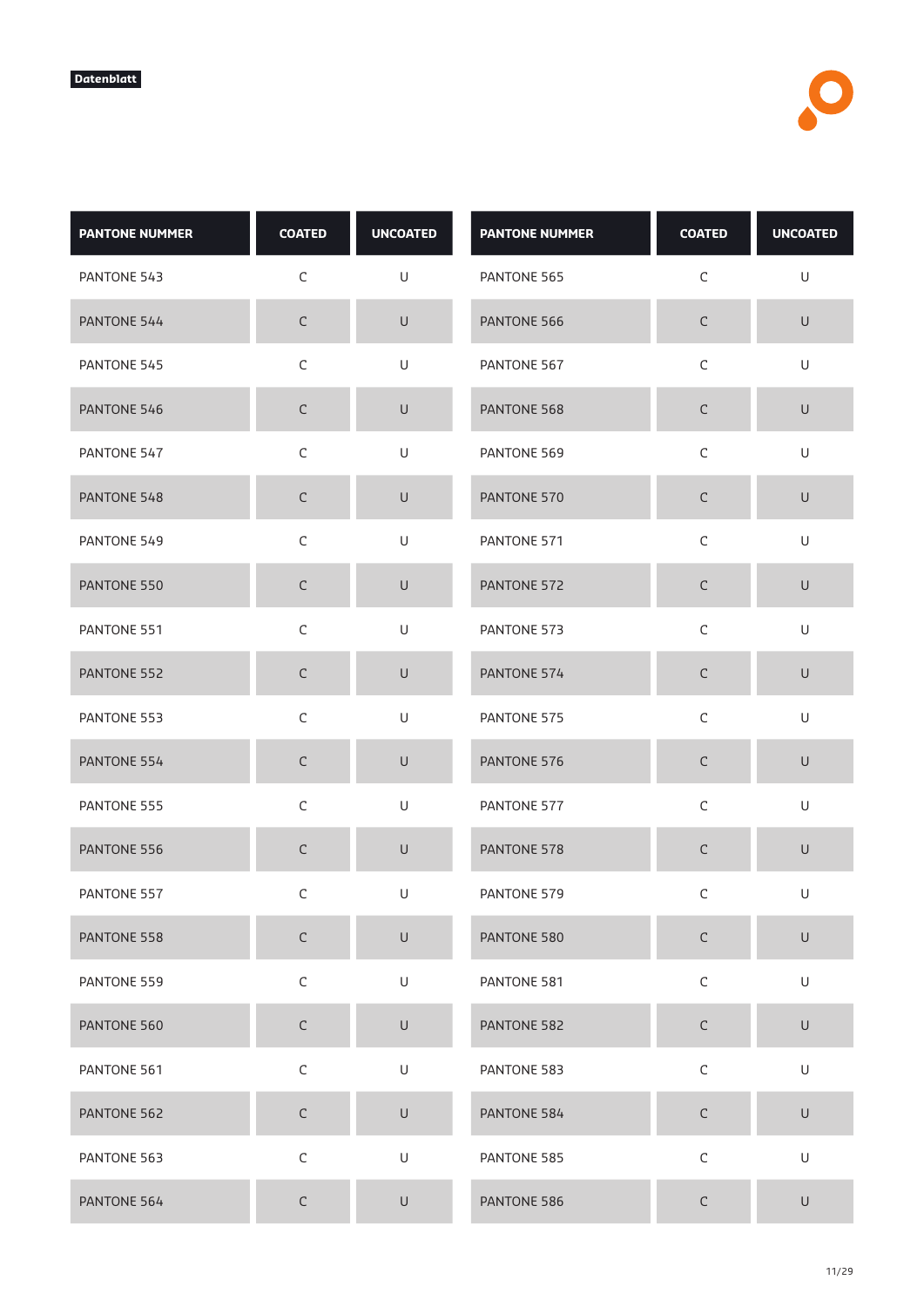| <b>PANTONE NUMMER</b> | <b>COATED</b> | <b>UNCOATED</b>                                                                                            | <b>PANTONE NUMMER</b> | <b>COATED</b> | <b>UNCOATED</b> |
|-----------------------|---------------|------------------------------------------------------------------------------------------------------------|-----------------------|---------------|-----------------|
| PANTONE 587           | $\mathsf C$   | U                                                                                                          | PANTONE 621           | $\mathsf C$   | U               |
| PANTONE 600           | $\mathsf C$   | $\sf U$                                                                                                    | PANTONE 622           | $\mathsf C$   | $\mathsf U$     |
| PANTONE 601           | $\mathsf C$   | U                                                                                                          | PANTONE 623           | $\mathsf C$   | U               |
| PANTONE 602           | $\mathsf C$   | $\cup$                                                                                                     | PANTONE 624           | C             | $\sf U$         |
| PANTONE 603           | $\mathsf C$   | $\mathsf{U}% _{T}=\mathsf{U}_{T}\!\left( a,b\right) ,\ \mathsf{U}_{T}=\mathsf{U}_{T}\!\left( a,b\right) ,$ | PANTONE 625           | $\mathsf C$   | $\mathsf U$     |
| PANTONE 604           | $\mathsf C$   | U                                                                                                          | PANTONE 626           | $\mathsf C$   | $\sf U$         |
| PANTONE 605           | $\mathsf C$   | U                                                                                                          | PANTONE 627           | $\mathsf C$   | U               |
| PANTONE 606           | $\mathsf C$   | $\cup$                                                                                                     | PANTONE 628           | $\mathsf C$   | $\sf U$         |
| PANTONE 607           | $\mathsf C$   | U                                                                                                          | PANTONE 629           | $\mathsf C$   | $\mathsf U$     |
| PANTONE 608           | $\mathsf C$   | U                                                                                                          | PANTONE 630           | $\mathsf C$   | $\cup$          |
| PANTONE 609           | $\mathsf C$   | U                                                                                                          | PANTONE 631           | $\mathsf C$   | U               |
| PANTONE 610           | $\mathsf C$   | $\cup$                                                                                                     | PANTONE 632           | C             | $\sf U$         |
| PANTONE 611           | $\mathsf C$   | $\mathsf{U}% _{T}=\mathsf{U}_{T}\!\left( a,b\right) ,\ \mathsf{U}_{T}=\mathsf{U}_{T}\!\left( a,b\right) ,$ | PANTONE 633           | $\mathsf C$   | $\mathsf U$     |
| PANTONE 612           | $\mathsf C$   | $\sf U$                                                                                                    | PANTONE 634           | C             | $\mathsf U$     |
| PANTONE 613           | С             | U                                                                                                          | PANTONE 635           | C             | U               |
| PANTONE 614           | $\mathsf C$   | $\mathsf U$                                                                                                | PANTONE 636           | $\mathsf C$   | $\sf U$         |
| PANTONE 615           | $\mathsf C$   | U                                                                                                          | PANTONE 637           | $\mathsf C$   | U               |
| PANTONE 616           | $\mathsf C$   | $\mathsf U$                                                                                                | PANTONE 638           | $\mathsf C$   | $\mathsf U$     |
| PANTONE 617           | $\mathsf C$   | U                                                                                                          | PANTONE 639           | $\mathsf C$   | U               |
| PANTONE 618           | $\mathsf C$   | U                                                                                                          | PANTONE 640           | $\mathsf C$   | $\mathsf U$     |
| PANTONE 619           | $\mathsf C$   | U                                                                                                          | PANTONE 641           | $\mathsf C$   | U               |
| PANTONE 620           | $\mathsf C$   | $\sf U$                                                                                                    | PANTONE 642           | $\mathsf C$   | U               |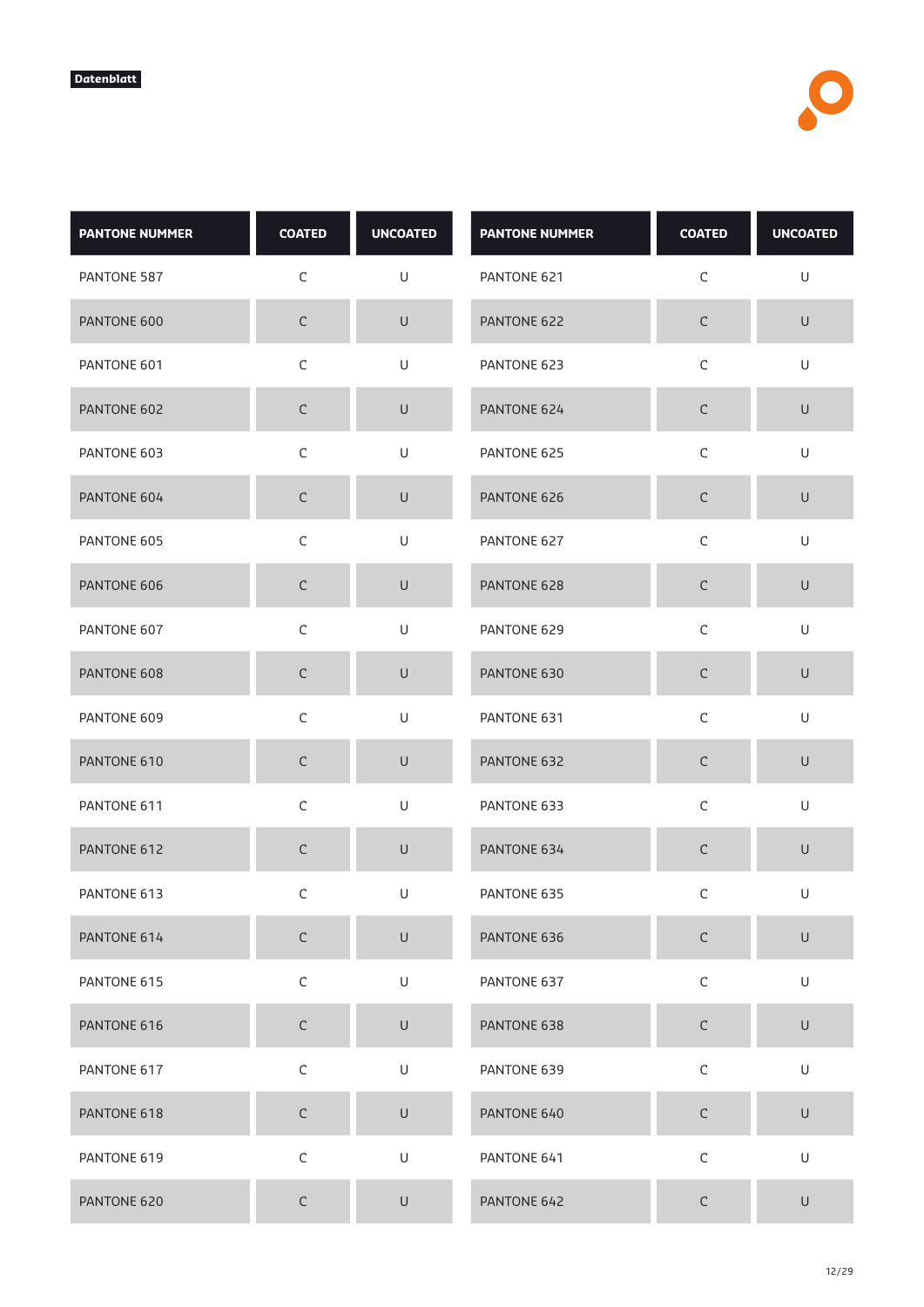| <b>PANTONE NUMMER</b> | <b>COATED</b> | <b>UNCOATED</b>                                                                                            | <b>PANTONE NUMMER</b> | <b>COATED</b> | <b>UNCOATED</b>                                                                                            |
|-----------------------|---------------|------------------------------------------------------------------------------------------------------------|-----------------------|---------------|------------------------------------------------------------------------------------------------------------|
| PANTONE 643           | $\mathsf C$   | U                                                                                                          | PANTONE 665           | $\mathsf C$   | $\mathsf{U}% _{T}=\mathsf{U}_{T}\!\left( a,b\right) ,\ \mathsf{U}_{T}=\mathsf{U}_{T}\!\left( a,b\right) ,$ |
| PANTONE 644           | $\mathsf C$   | $\sf U$                                                                                                    | PANTONE 666           | $\mathsf C$   | $\mathsf U$                                                                                                |
| PANTONE 645           | $\mathsf C$   | U                                                                                                          | PANTONE 667           | $\mathsf C$   | U                                                                                                          |
| PANTONE 646           | $\mathsf C$   | $\cup$                                                                                                     | PANTONE 668           | $\mathsf C$   | $\cup$                                                                                                     |
| PANTONE 647           | $\mathsf C$   | U                                                                                                          | PANTONE 669           | $\mathsf C$   | $\sf U$                                                                                                    |
| PANTONE 648           | $\mathsf C$   | $\cup$                                                                                                     | PANTONE 670           | $\mathsf C$   | $\sf U$                                                                                                    |
| PANTONE 649           | $\mathsf C$   | U                                                                                                          | PANTONE 671           | $\mathsf C$   | U                                                                                                          |
| PANTONE 650           | $\mathsf C$   | $\cup$                                                                                                     | PANTONE 672           | $\mathsf C$   | $\cup$                                                                                                     |
| PANTONE 651           | $\mathsf C$   | U                                                                                                          | PANTONE 673           | $\mathsf C$   | $\mathsf{U}% _{T}=\mathsf{U}_{T}\!\left( a,b\right) ,\ \mathsf{U}_{T}=\mathsf{U}_{T}\!\left( a,b\right) ,$ |
| PANTONE 652           | $\mathsf C$   | U                                                                                                          | PANTONE 674           | $\mathsf C$   | $\cup$                                                                                                     |
| PANTONE 653           | $\mathsf C$   | U                                                                                                          | PANTONE 675           | $\mathsf C$   | U                                                                                                          |
| PANTONE 654           | $\mathsf C$   | $\cup$                                                                                                     | PANTONE 676           | $\mathsf C$   | $\sf U$                                                                                                    |
| PANTONE 655           | $\mathsf C$   | U                                                                                                          | PANTONE 677           | $\mathsf C$   |                                                                                                            |
| PANTONE 656           | $\mathsf C$   | U                                                                                                          | PANTONE 678           | $\mathsf C$   | $\sf U$                                                                                                    |
| PANTONE 657           | С             | U                                                                                                          | PANTONE 679           | С             |                                                                                                            |
| PANTONE 658           | $\mathsf C$   | $\cup$                                                                                                     | PANTONE 680           | $\mathsf C$   | $\sf U$                                                                                                    |
| PANTONE 659           | $\mathsf C$   | $\mathsf{U}% _{T}=\mathsf{U}_{T}\!\left( a,b\right) ,\ \mathsf{U}_{T}=\mathsf{U}_{T}\!\left( a,b\right) ,$ | PANTONE 681           | $\mathsf C$   | U                                                                                                          |
| PANTONE 660           | $\mathsf C$   | $\cup$                                                                                                     | PANTONE 682           | $\mathsf C$   | $\sf U$                                                                                                    |
| PANTONE 661           | $\mathsf C$   | U                                                                                                          | PANTONE 683           | $\mathsf C$   | U                                                                                                          |
| PANTONE 662           | $\mathsf C$   | $\sf U$                                                                                                    | PANTONE 684           | $\mathsf C$   | $\mathsf U$                                                                                                |
| PANTONE 663           | $\mathsf C$   |                                                                                                            | PANTONE 685           | $\mathsf C$   | U                                                                                                          |
| PANTONE 664           | $\mathsf C$   | $\sf U$                                                                                                    | PANTONE 686           | $\mathsf C$   | $\cup$                                                                                                     |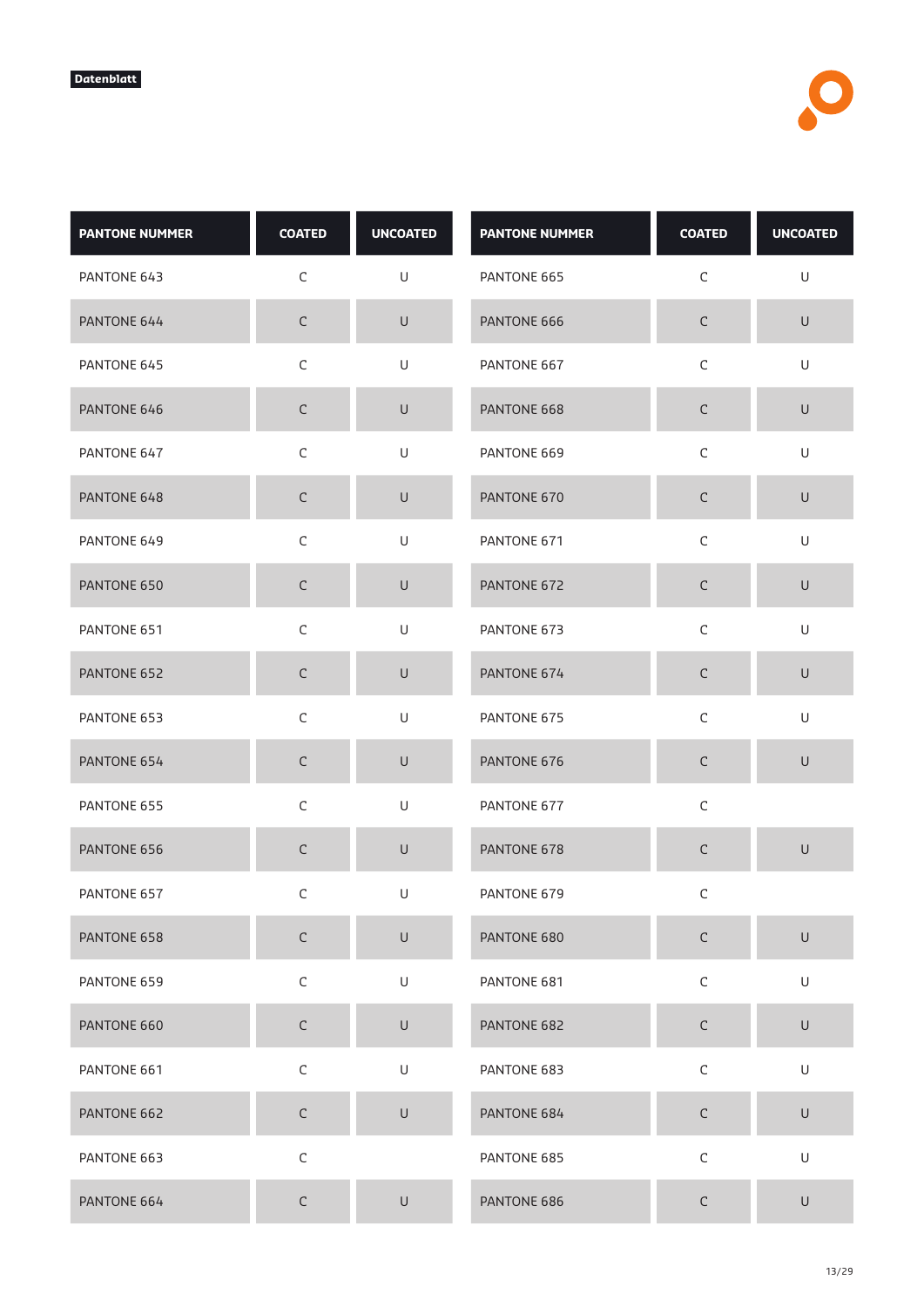| <b>PANTONE NUMMER</b> | <b>COATED</b> | <b>UNCOATED</b>                                                                                            | <b>PANTONE NUMMER</b> | <b>COATED</b> | <b>UNCOATED</b> |
|-----------------------|---------------|------------------------------------------------------------------------------------------------------------|-----------------------|---------------|-----------------|
| PANTONE 687           | $\mathsf C$   | U                                                                                                          | PANTONE 710           | $\mathsf C$   | U               |
| PANTONE 688           | $\mathsf C$   | $\sf U$                                                                                                    | PANTONE 711           | $\mathsf C$   | $\mathsf U$     |
| PANTONE 689           | $\mathsf C$   | U                                                                                                          | PANTONE 712           | $\mathsf C$   | U               |
| PANTONE 690           | $\mathsf C$   | $\cup$                                                                                                     | PANTONE 713           | C             | $\sf U$         |
| PANTONE 691           | $\mathsf C$   | $\mathsf{U}% _{T}=\mathsf{U}_{T}\!\left( a,b\right) ,\ \mathsf{U}_{T}=\mathsf{U}_{T}\!\left( a,b\right) ,$ | PANTONE 714           | $\mathsf C$   | $\mathsf U$     |
| PANTONE 692           | $\mathsf C$   |                                                                                                            | PANTONE 715           | $\mathsf C$   | $\sf U$         |
| PANTONE 693           | $\mathsf C$   | U                                                                                                          | PANTONE 716           | $\mathsf C$   | U               |
| PANTONE 694           | $\mathsf C$   | $\cup$                                                                                                     | PANTONE 717           | $\mathsf C$   | $\sf U$         |
| PANTONE 695           | $\mathsf C$   | U                                                                                                          | PANTONE 718           | $\mathsf C$   | $\mathsf U$     |
| PANTONE 696           | $\mathsf C$   | U                                                                                                          | PANTONE 719           | $\mathsf C$   | $\cup$          |
| PANTONE 697           | $\mathsf C$   | U                                                                                                          | PANTONE 720           | $\mathsf C$   | U               |
| PANTONE 698           | $\mathsf C$   | $\cup$                                                                                                     | PANTONE 721           | C             | $\cup$          |
| PANTONE 699           | $\mathsf C$   | $\mathsf{U}% _{T}=\mathsf{U}_{T}\!\left( a,b\right) ,\ \mathsf{U}_{T}=\mathsf{U}_{T}\!\left( a,b\right) ,$ | PANTONE 722           | $\mathsf C$   | $\mathsf U$     |
| PANTONE 700           | $\mathsf C$   | $\sf U$                                                                                                    | PANTONE 723           | C             | $\mathsf U$     |
| PANTONE 702           | С             | U                                                                                                          | PANTONE 724           | C             | U               |
| PANTONE 703           | $\mathsf C$   | $\mathsf U$                                                                                                | PANTONE 725           | $\mathsf C$   | $\sf U$         |
| PANTONE 704           | $\mathsf C$   | U                                                                                                          | PANTONE 726           | $\mathsf C$   | U               |
| PANTONE 705           | $\mathsf C$   | $\mathsf U$                                                                                                | PANTONE 727           | $\mathsf C$   | $\sf U$         |
| PANTONE 706           | $\mathsf C$   | U                                                                                                          | PANTONE 728           | $\mathsf C$   | U               |
| PANTONE 707           | $\mathsf C$   | U                                                                                                          | PANTONE 729           | $\mathsf C$   | $\mathsf U$     |
| PANTONE 708           | $\mathsf C$   | U                                                                                                          | PANTONE 730           | $\mathsf C$   | U               |
| PANTONE 709           | $\mathsf C$   | $\sf U$                                                                                                    | PANTONE 731           | $\mathsf C$   | U               |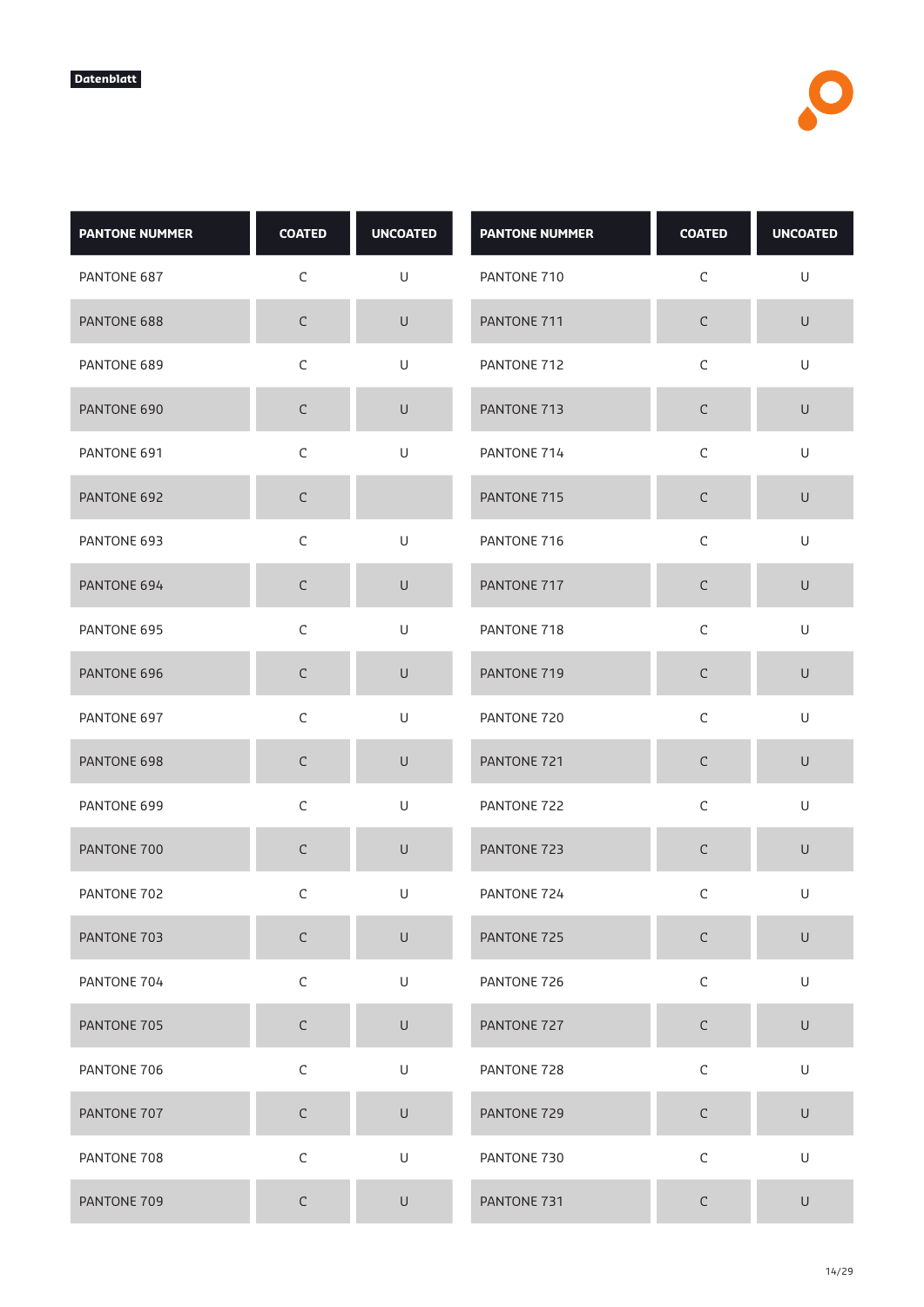| <b>PANTONE NUMMER</b> | <b>COATED</b> | <b>UNCOATED</b> | <b>PANTONE NUMMER</b> | <b>COATED</b> | <b>UNCOATED</b> |
|-----------------------|---------------|-----------------|-----------------------|---------------|-----------------|
| PANTONE 732           | $\mathsf C$   | U               | PANTONE 1545          | C             | U               |
| PANTONE 871           | $\mathsf C$   | $\sf U$         | PANTONE 1555          | $\mathsf C$   | $\sf U$         |
| PANTONE 877           | $\mathsf C$   | U               | PANTONE 1565          | $\mathsf C$   | U               |
| PANTONE 1205          | $\mathsf C$   | $\cup$          | PANTONE 1575          | С             | $\cup$          |
| PANTONE 1215          | $\mathsf C$   | U               | PANTONE 1585          | $\mathsf C$   | U               |
| PANTONE 1225          | $\mathsf C$   | $\cup$          | PANTONE 1595          | $\mathsf C$   | $\cup$          |
| PANTONE 1235          | C             | U               | PANTONE 1605          | C             | U               |
| PANTONE 1245          | $\mathsf C$   | $\sf U$         | PANTONE 1615          | C             | $\sf U$         |
| PANTONE 1255          | $\mathsf C$   | $\sf U$         | PANTONE 1625          | $\mathsf C$   | $\cup$          |
| PANTONE 1265          | $\mathsf C$   | $\cup$          | PANTONE 1635          | $\mathsf C$   | $\cup$          |
| PANTONE 1345          | $\mathsf C$   | U               | PANTONE 1645          | $\mathsf C$   | U               |
| PANTONE 1355          | C             | $\cup$          | PANTONE 1655          | $\mathsf C$   | U               |
| PANTONE 1365          | $\mathsf C$   | U               | PANTONE 1665          | $\mathsf C$   | U               |
| PANTONE 1375          | $\mathsf C$   | $\cup$          | PANTONE 1675          | $\mathsf C$   | U               |
| PANTONE 1385          | С             | U               | PANTONE 1685          | C             | U               |
| PANTONE 1395          | $\mathsf C$   | $\sf U$         | PANTONE 1765          | $\mathsf C$   | $\sf U$         |
| PANTONE 1405          | $\mathsf C$   | U               | PANTONE 1767          | $\mathsf C$   | U               |
| PANTONE 1485          | $\mathsf C$   | $\sf U$         | PANTONE 1775          | $\mathsf C$   | $\sf U$         |
| PANTONE 1495          | $\mathsf C$   | U               | PANTONE 1777          | $\mathsf C$   | U               |
| PANTONE 1505          | $\mathsf C$   | $\sf U$         | PANTONE 1785          | $\mathsf C$   | $\sf U$         |
| PANTONE 1525          | $\mathsf C$   | U               | PANTONE 1787          | $\mathsf C$   | U               |
| PANTONE 1535          | $\mathsf C$   | U               | PANTONE 1788          | С             | $\sf U$         |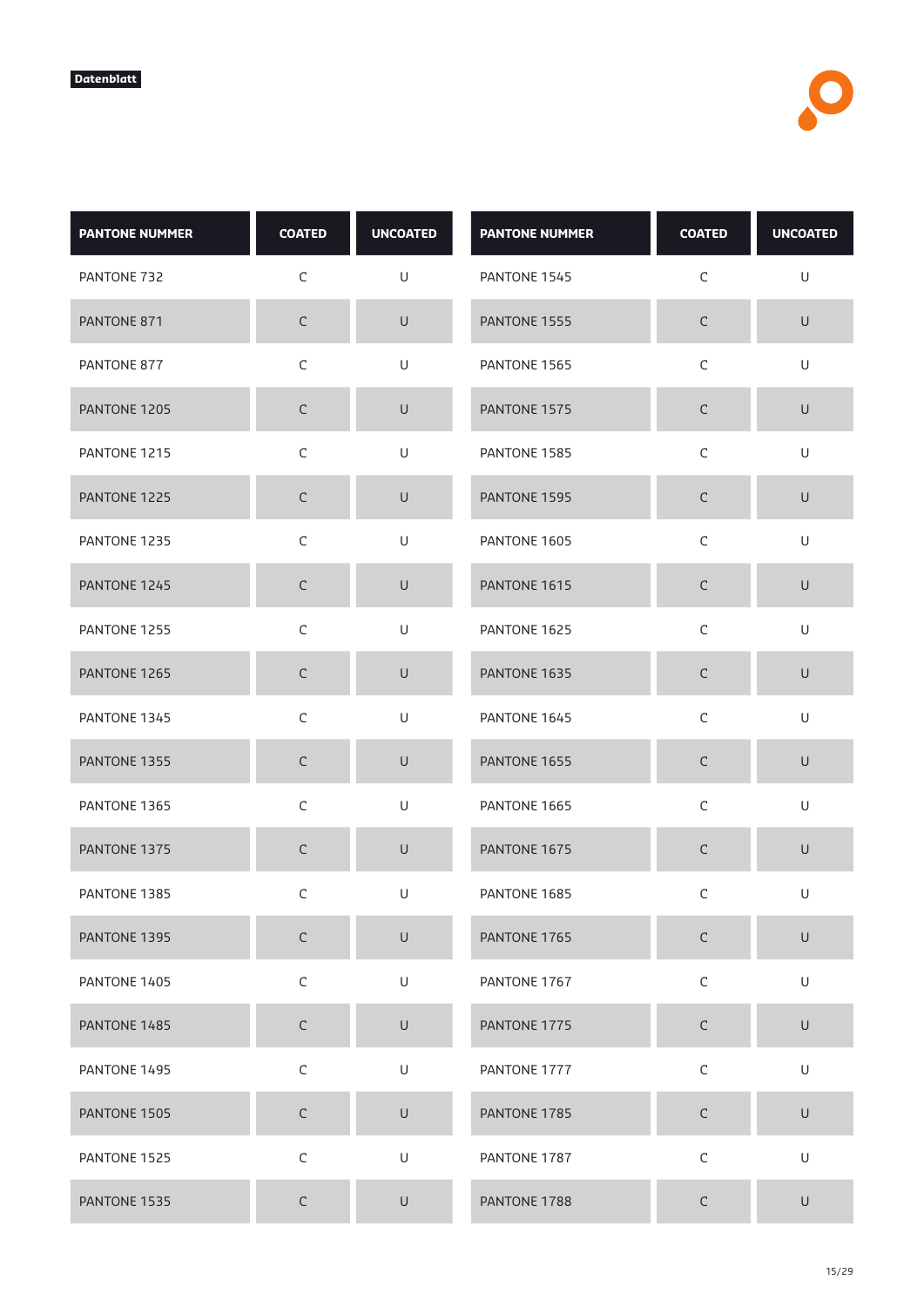| <b>PANTONE NUMMER</b> | <b>COATED</b> | <b>UNCOATED</b> | <b>PANTONE NUMMER</b> | <b>COATED</b> | <b>UNCOATED</b>                                                                                            |
|-----------------------|---------------|-----------------|-----------------------|---------------|------------------------------------------------------------------------------------------------------------|
| PANTONE 1795          | $\mathsf C$   | U               | PANTONE 2010          | C             | U                                                                                                          |
| PANTONE 1797          | $\mathsf C$   | $\sf U$         | PANTONE 2011          | $\mathsf C$   |                                                                                                            |
| PANTONE 1805          | $\mathsf C$   | U               | PANTONE 2012          | $\mathsf C$   |                                                                                                            |
| PANTONE 1807          | C             | $\cup$          | PANTONE 2013          | С             | $\sf U$                                                                                                    |
| PANTONE 1815          | $\mathsf C$   | U               | PANTONE 2014          | $\mathsf C$   | U                                                                                                          |
| PANTONE 1817          | $\mathsf C$   | U               | PANTONE 2015          | $\mathsf C$   |                                                                                                            |
| PANTONE 1895          | C             | U               | PANTONE 2016          | C             | U                                                                                                          |
| PANTONE 1905          | $\mathsf C$   | $\cup$          | PANTONE 2018          | $\mathsf C$   | $\cup$                                                                                                     |
| PANTONE 1915          | $\mathsf C$   | U               | PANTONE 2019          | $\mathsf C$   | $\cup$                                                                                                     |
| PANTONE 1925          | $\mathsf C$   | U               | PANTONE 2020          | $\mathsf C$   | $\cup$                                                                                                     |
| PANTONE 1935          | $\mathsf C$   | U               | PANTONE 2021          | $\mathsf C$   | U                                                                                                          |
| PANTONE 1945          | C             | $\cup$          | PANTONE 2024          | C             | $\cup$                                                                                                     |
| PANTONE 1955          | $\mathsf C$   | $\mathsf U$     | PANTONE 2025          | $\mathsf C$   | $\mathsf{U}% _{T}=\mathsf{U}_{T}\!\left( a,b\right) ,\ \mathsf{U}_{T}=\mathsf{U}_{T}\!\left( a,b\right) ,$ |
| PANTONE 2001          | C             | $\mathsf U$     | PANTONE 2026          | С             | $\mathsf{U}$                                                                                               |
| PANTONE 2002          | C             | U               | PANTONE 2027          | C             | U                                                                                                          |
| PANTONE 2003          | $\mathsf C$   | $\sf U$         | PANTONE 2028          | $\mathsf C$   | $\sf U$                                                                                                    |
| PANTONE 2004          | $\mathsf C$   | U               | PANTONE 2029          | $\mathsf C$   | U                                                                                                          |
| PANTONE 2005          | $\mathsf C$   | $\sf U$         | PANTONE 2030          | $\mathsf C$   | $\mathsf U$                                                                                                |
| PANTONE 2006          | $\mathsf C$   |                 | PANTONE 2031          | $\mathsf C$   | U                                                                                                          |
| PANTONE 2007          | $\mathsf C$   | $\cup$          | PANTONE 2032          | $\mathsf C$   | $\cup$                                                                                                     |
| PANTONE 2008          | $\mathsf C$   | $\mathsf U$     | PANTONE 2033          | $\mathsf C$   | U                                                                                                          |
| PANTONE 2009          | $\mathsf C$   |                 | PANTONE 2034          | С             | $\cup$                                                                                                     |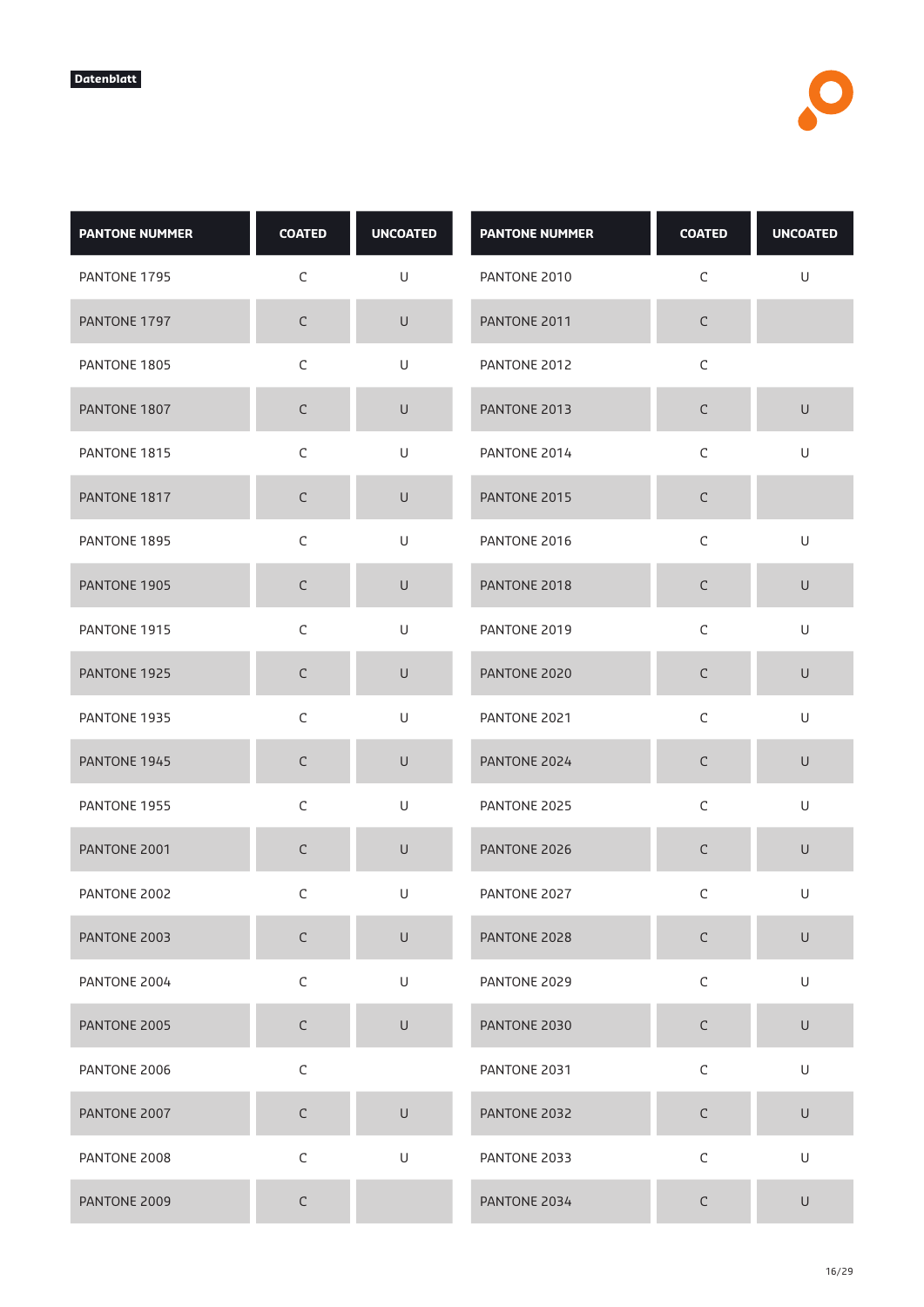| <b>PANTONE NUMMER</b> | <b>COATED</b> | <b>UNCOATED</b> | <b>PANTONE NUMMER</b> | <b>COATED</b> | <b>UNCOATED</b>                                                                                            |
|-----------------------|---------------|-----------------|-----------------------|---------------|------------------------------------------------------------------------------------------------------------|
| PANTONE 2035          | C             |                 | PANTONE 2183          | C             | U                                                                                                          |
| PANTONE 2036          | $\mathsf C$   |                 | PANTONE 2195          | $\mathsf C$   | $\cup$                                                                                                     |
| PANTONE 2037          | $\mathsf C$   |                 | PANTONE 2219          | $\mathsf C$   |                                                                                                            |
| PANTONE 2038          | $\mathsf C$   | $\cup$          | PANTONE 2230          | $\mathsf C$   | $\cup$                                                                                                     |
| PANTONE 2039          | $\mathsf C$   | U               | PANTONE 2234          | $\mathsf C$   |                                                                                                            |
| PANTONE 2040          | $\mathsf C$   |                 | PANTONE 2248          | $\mathsf C$   |                                                                                                            |
| PANTONE 2041          | C             |                 | PANTONE 2259          | C             | U                                                                                                          |
| PANTONE 2042          | $\mathsf C$   |                 | PANTONE 2287          | $\mathsf C$   |                                                                                                            |
| PANTONE 2043          | $\mathsf C$   |                 | PANTONE 2291          | $\mathsf C$   |                                                                                                            |
| PANTONE 2044          | $\mathsf C$   | $\mathsf{U}$    | PANTONE 2312          | $\mathsf C$   |                                                                                                            |
| PANTONE 2045          | $\mathsf C$   |                 | PANTONE 2329          | $\mathsf C$   |                                                                                                            |
| PANTONE 2046          | $\mathsf C$   | U               | PANTONE 2332          | $\mathsf C$   | U                                                                                                          |
| PANTONE 2047          | $\mathsf C$   | U               | PANTONE 2334          | $\mathsf C$   |                                                                                                            |
| PANTONE 2048          | $\mathsf C$   | $\sf U$         | PANTONE 2365          | $\mathsf C$   | $\cup$                                                                                                     |
| PANTONE 2049          | C             |                 | PANTONE 2375          | С             | U                                                                                                          |
| PANTONE 2050          | $\mathsf C$   |                 | PANTONE 2385          | $\mathsf C$   | $\cup$                                                                                                     |
| PANTONE 2089          | $\mathsf C$   |                 | PANTONE 2405          | $\mathsf C$   | $\mathsf{U}% _{T}=\mathsf{U}_{T}\!\left( a,b\right) ,\ \mathsf{U}_{T}=\mathsf{U}_{T}\!\left( a,b\right) ,$ |
| PANTONE 2108          | $\mathsf C$   | $\mathsf{U}$    | PANTONE 2415          | $\mathsf C$   | $\mathsf{U}% _{T}=\mathsf{U}_{T}\!\left( a,b\right) ,\ \mathsf{U}_{T}=\mathsf{U}_{T}\!\left( a,b\right) ,$ |
| PANTONE 2140          | $\mathsf C$   |                 | PANTONE 2425          | $\mathsf C$   | U                                                                                                          |
| PANTONE 2146          | $\mathsf C$   | $\sf U$         | PANTONE 2562          | $\mathsf C$   | $\cup$                                                                                                     |
| PANTONE 2147          | $\mathsf C$   | $\mathsf U$     | PANTONE 2563          | $\mathsf C$   | U                                                                                                          |
| PANTONE 2154          | $\mathsf C$   | $\cup$          | PANTONE 2567          | $\mathsf C$   | $\cup$                                                                                                     |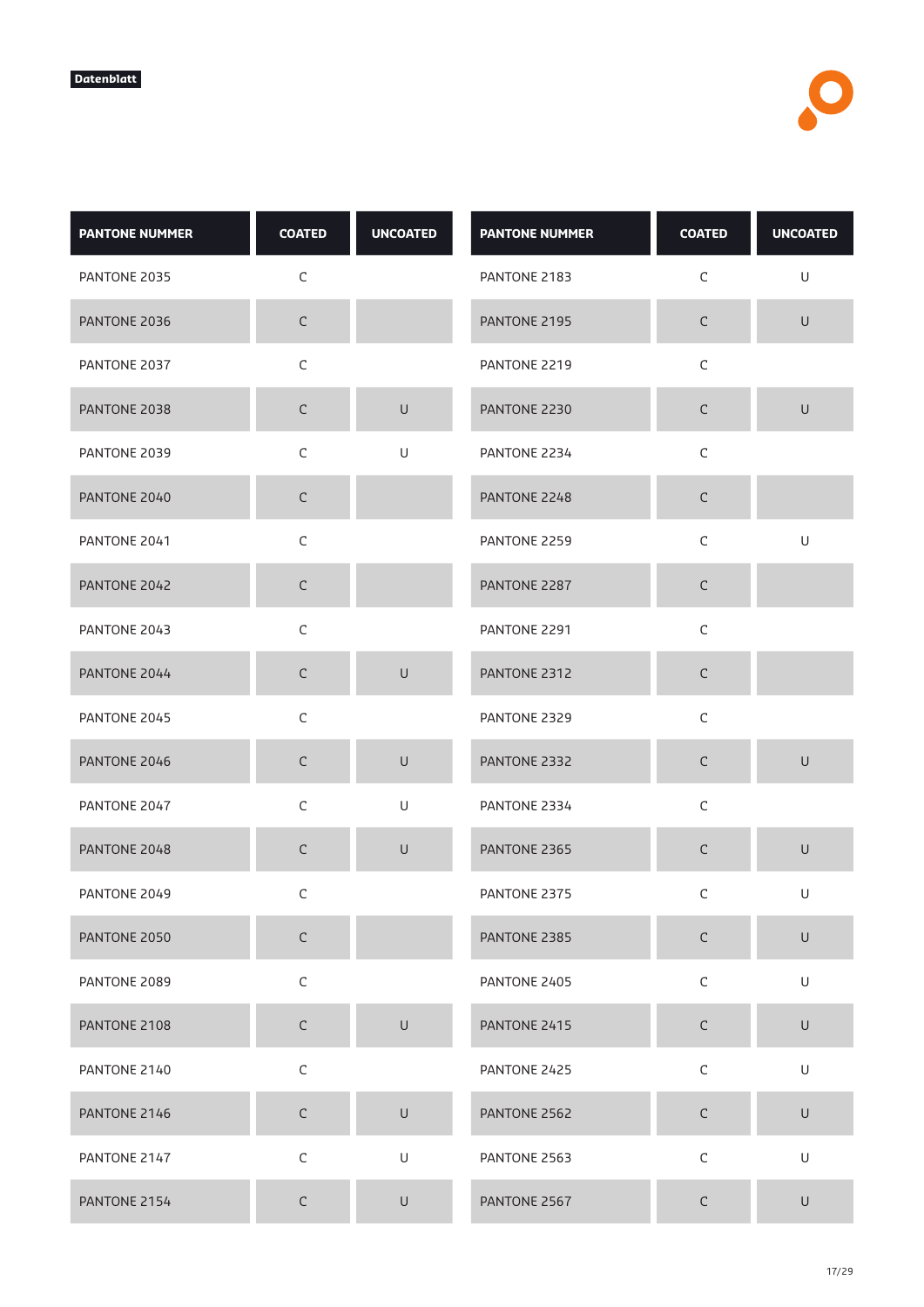| <b>PANTONE NUMMER</b> | <b>COATED</b> | <b>UNCOATED</b> | <b>PANTONE NUMMER</b> | <b>COATED</b> | <b>UNCOATED</b> |
|-----------------------|---------------|-----------------|-----------------------|---------------|-----------------|
| PANTONE 2572          | C             | U               | PANTONE 2685          | C             | U               |
| PANTONE 2573          | $\mathsf C$   | $\sf U$         | PANTONE 2695          | С             | $\sf U$         |
| PANTONE 2577          | $\mathsf C$   | U               | PANTONE 2705          | $\mathsf C$   | U               |
| PANTONE 2582          | $\mathsf C$   | $\cup$          | PANTONE 2706          | С             | $\cup$          |
| PANTONE 2583          | $\mathsf C$   | U               | PANTONE 2707          | $\mathsf C$   | U               |
| PANTONE 2587          | $\mathsf C$   | $\cup$          | PANTONE 2708          | $\mathsf C$   | $\cup$          |
| PANTONE 2592          | $\mathsf C$   | U               | PANTONE 2715          | C             | U               |
| PANTONE 2593          | $\mathsf C$   | $\sf U$         | PANTONE 2716          | C             | $\sf U$         |
| PANTONE 2597          | $\mathsf C$   | U               | PANTONE 2717          | $\mathsf C$   | $\cup$          |
| PANTONE 2602          | $\mathsf C$   | $\cup$          | PANTONE 2718          | С             | $\cup$          |
| PANTONE 2603          | $\mathsf C$   | U               | PANTONE 2725          | $\mathsf C$   | U               |
| PANTONE 2607          | C             | $\cup$          | PANTONE 2726          | C             | U               |
| PANTONE 2612          | $\mathsf C$   | U               | PANTONE 2727          | $\mathsf C$   | U               |
| PANTONE 2613          | C             | $\cup$          | PANTONE 2728          | $\mathsf C$   | U               |
| PANTONE 2617          | C             | U               | PANTONE 2735          | C             | U               |
| PANTONE 2622          | $\mathsf C$   | $\cup$          | PANTONE 2736          | $\mathsf C$   | $\sf U$         |
| PANTONE 2623          | $\mathsf C$   | U               | PANTONE 2738          | $\mathsf C$   | U               |
| PANTONE 2627          | $\mathsf C$   | $\sf U$         | PANTONE 2745          | $\mathsf C$   | $\sf U$         |
| PANTONE 2635          | $\mathsf C$   | $\mathsf U$     | PANTONE 2746          | $\mathsf C$   | U               |
| PANTONE 2645          | $\mathsf C$   | $\sf U$         | PANTONE 2747          | $\mathsf C$   | $\sf U$         |
| PANTONE 2655          | $\mathsf C$   | U               | PANTONE 2748          | $\mathsf C$   | U               |
| PANTONE 2665          | $\mathsf C$   | U               | PANTONE 2755          | С             | $\cup$          |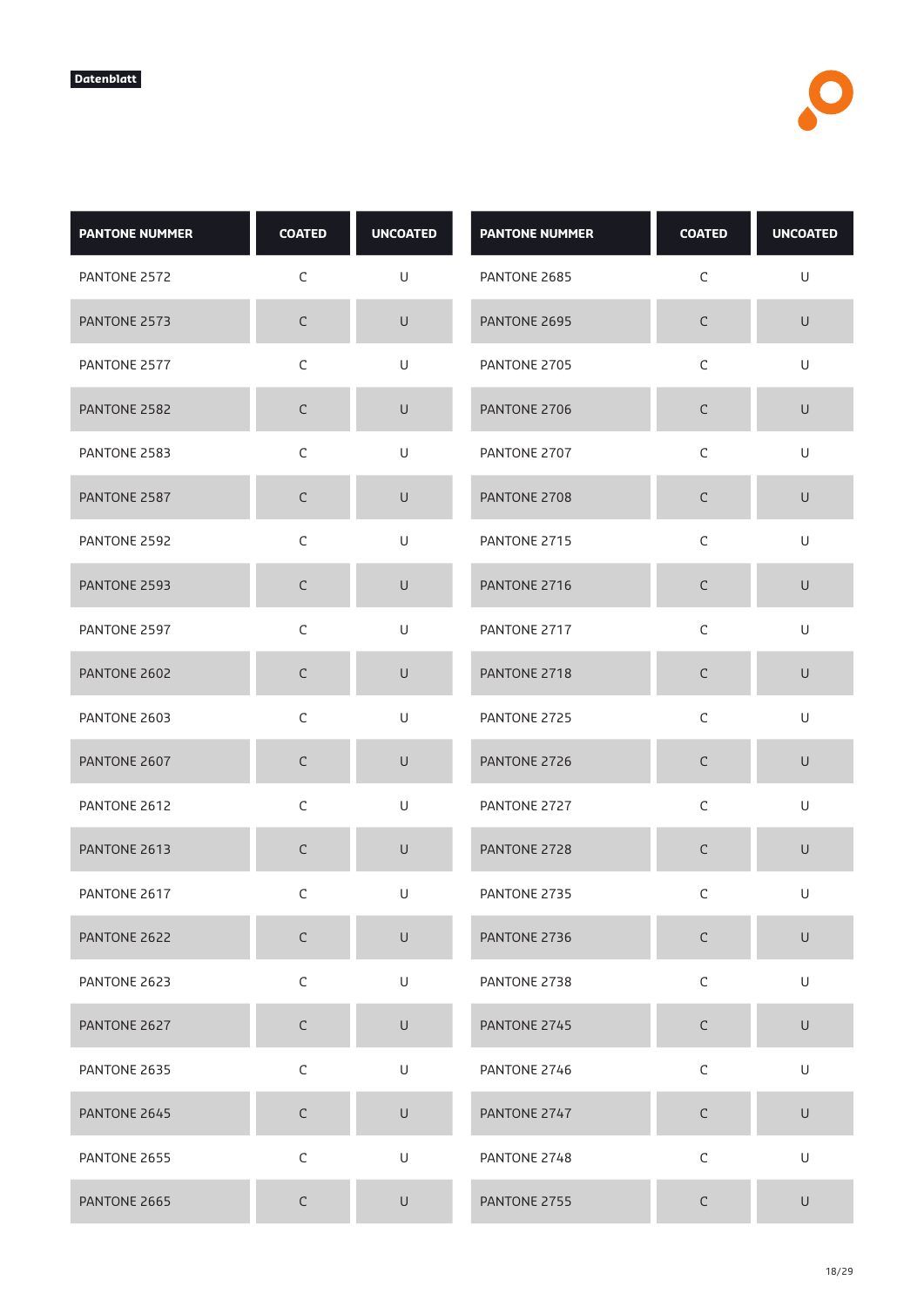| <b>PANTONE NUMMER</b> | <b>COATED</b> | <b>UNCOATED</b> | <b>PANTONE NUMMER</b> | <b>COATED</b> | <b>UNCOATED</b> |
|-----------------------|---------------|-----------------|-----------------------|---------------|-----------------|
| PANTONE 2756          | C             | U               | PANTONE 3115          | C             | U               |
| PANTONE 2757          | $\mathsf C$   | $\sf U$         | PANTONE 3125          | С             | $\sf U$         |
| PANTONE 2758          | $\mathsf C$   | U               | PANTONE 3135          | $\mathsf C$   | U               |
| PANTONE 2765          | $\mathsf C$   | $\cup$          | PANTONE 3145          | C             | $\cup$          |
| PANTONE 2766          | $\mathsf C$   | U               | PANTONE 3155          | $\mathsf C$   | U               |
| PANTONE 2767          | $\mathsf C$   | $\cup$          | PANTONE 3165          | $\mathsf C$   | $\cup$          |
| PANTONE 2768          | $\mathsf C$   | U               | PANTONE 3242          | C             | U               |
| PANTONE 2905          | $\mathsf C$   | $\sf U$         | PANTONE 3245          | C             | $\sf U$         |
| PANTONE 2915          | $\mathsf C$   | U               | PANTONE 3248          | $\mathsf C$   | $\cup$          |
| PANTONE 2925          | $\mathsf C$   | $\cup$          | PANTONE 3252          | С             | $\cup$          |
| PANTONE 2935          | $\mathsf C$   | U               | PANTONE 3255          | $\mathsf C$   | U               |
| PANTONE 2945          | C             | $\cup$          | PANTONE 3258          | $\mathsf C$   | $\mathsf U$     |
| PANTONE 2955          | $\mathsf C$   | U               | PANTONE 3262          | $\mathsf C$   | U               |
| PANTONE 2965          | $\mathsf C$   | $\cup$          | PANTONE 3265          | $\mathsf C$   | $\cup$          |
| PANTONE 2975          | C             | U               | PANTONE 3268          | C             | U               |
| PANTONE 2985          | $\mathsf C$   | $\sf U$         | PANTONE 3272          | $\mathsf C$   | $\sf U$         |
| PANTONE 2995          | $\mathsf C$   | U               | PANTONE 3275          | $\mathsf C$   | U               |
| PANTONE 3005          | $\mathsf C$   | $\sf U$         | PANTONE 3278          | $\mathsf C$   | $\sf U$         |
| PANTONE 3015          | $\mathsf C$   | $\mathsf U$     | PANTONE 3282          | $\mathsf C$   | U               |
| PANTONE 3025          | $\mathsf C$   | $\sf U$         | PANTONE 3285          | $\mathsf C$   | $\sf U$         |
| PANTONE 3035          | $\mathsf C$   | U               | PANTONE 3288          | $\mathsf C$   | U               |
| PANTONE 3105          | $\mathsf C$   | U               | PANTONE 3292          | С             | $\cup$          |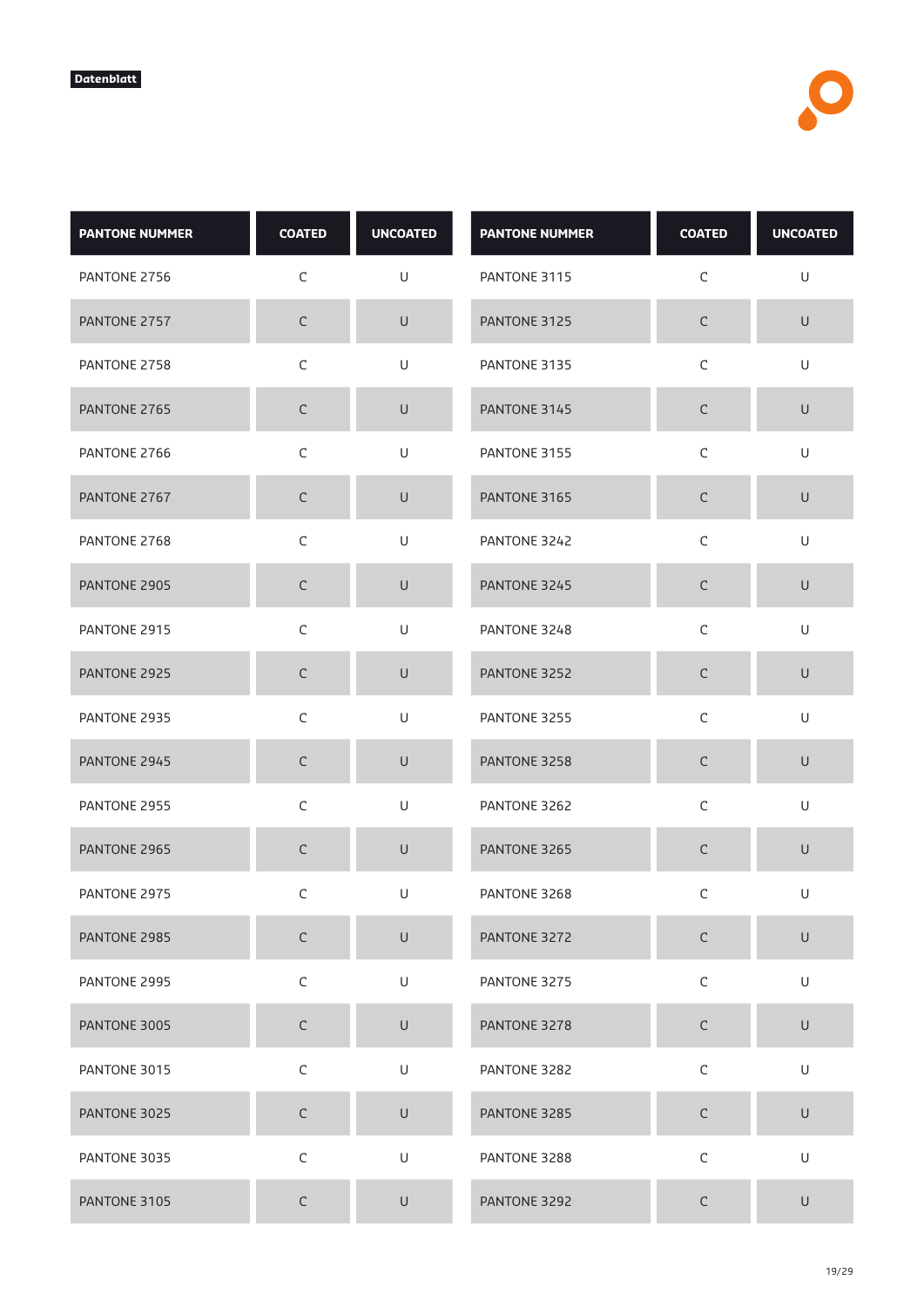| <b>PANTONE NUMMER</b> | <b>COATED</b> | <b>UNCOATED</b> | <b>PANTONE NUMMER</b> | <b>COATED</b> | <b>UNCOATED</b> |
|-----------------------|---------------|-----------------|-----------------------|---------------|-----------------|
| PANTONE 3295          | $\mathsf C$   | U               | PANTONE 4515          | $\mathsf C$   | U               |
| PANTONE 3298          | $\mathsf C$   | U               | PANTONE 4525          | $\mathsf C$   | $\cup$          |
| PANTONE 3302          | C             | U               | PANTONE 4535          | C             | U               |
| PANTONE 3305          | $\mathsf C$   | U               | PANTONE 4545          | $\mathsf C$   | U               |
| PANTONE 3308          | $\mathsf C$   | U               | PANTONE 4625          | $\mathsf C$   | U               |
| PANTONE 3375          | $\mathsf C$   | $\cup$          | PANTONE 4635          | $\mathsf C$   | $\cup$          |
| PANTONE 3385          | $\mathsf C$   | U               | PANTONE 4645          | C             | U               |
| PANTONE 3395          | $\mathsf C$   | $\cup$          | PANTONE 4655          | $\mathsf C$   | $\cup$          |
| PANTONE 3405          | $\mathsf C$   | U               | PANTONE 4665          | $\mathsf C$   | U               |
| PANTONE 3415          | $\mathsf C$   | $\cup$          | PANTONE 4675          | $\mathsf C$   | $\cup$          |
| PANTONE 3425          | $\mathsf C$   | U               | PANTONE 4685          | $\mathsf C$   | U               |
| PANTONE 3435          | C             | $\cup$          | PANTONE 4695          | $\mathsf C$   | $\cup$          |
| PANTONE 3935          | $\mathsf C$   | U               | PANTONE 4705          | $\mathsf C$   | U               |
| PANTONE 3945          | $\mathsf C$   | $\cup$          | PANTONE 4715          | $\mathsf C$   | $\cup$          |
| PANTONE 3955          | C             | U               | PANTONE 4725          | C             | U               |
| PANTONE 3965          | $\mathsf C$   | $\cup$          | PANTONE 4735          | $\mathsf C$   | $\sf U$         |
| PANTONE 3975          | $\mathsf C$   | U               | PANTONE 4745          | $\mathsf C$   | U               |
| PANTONE 3985          | $\mathsf C$   | $\cup$          | PANTONE 4755          | $\mathsf C$   | $\sf U$         |
| PANTONE 3995          | $\mathsf C$   | U               | PANTONE 4975          | $\mathsf C$   | U               |
| PANTONE 4485          | $\mathsf C$   | $\mathsf U$     | PANTONE 4985          | $\mathsf C$   | $\sf U$         |
| PANTONE 4495          | $\mathsf C$   | U               | PANTONE 4995          | $\mathsf C$   | U               |
| PANTONE 4505          | $\mathsf C$   | $\cup$          | PANTONE 5005          | $\mathsf C$   | $\cup$          |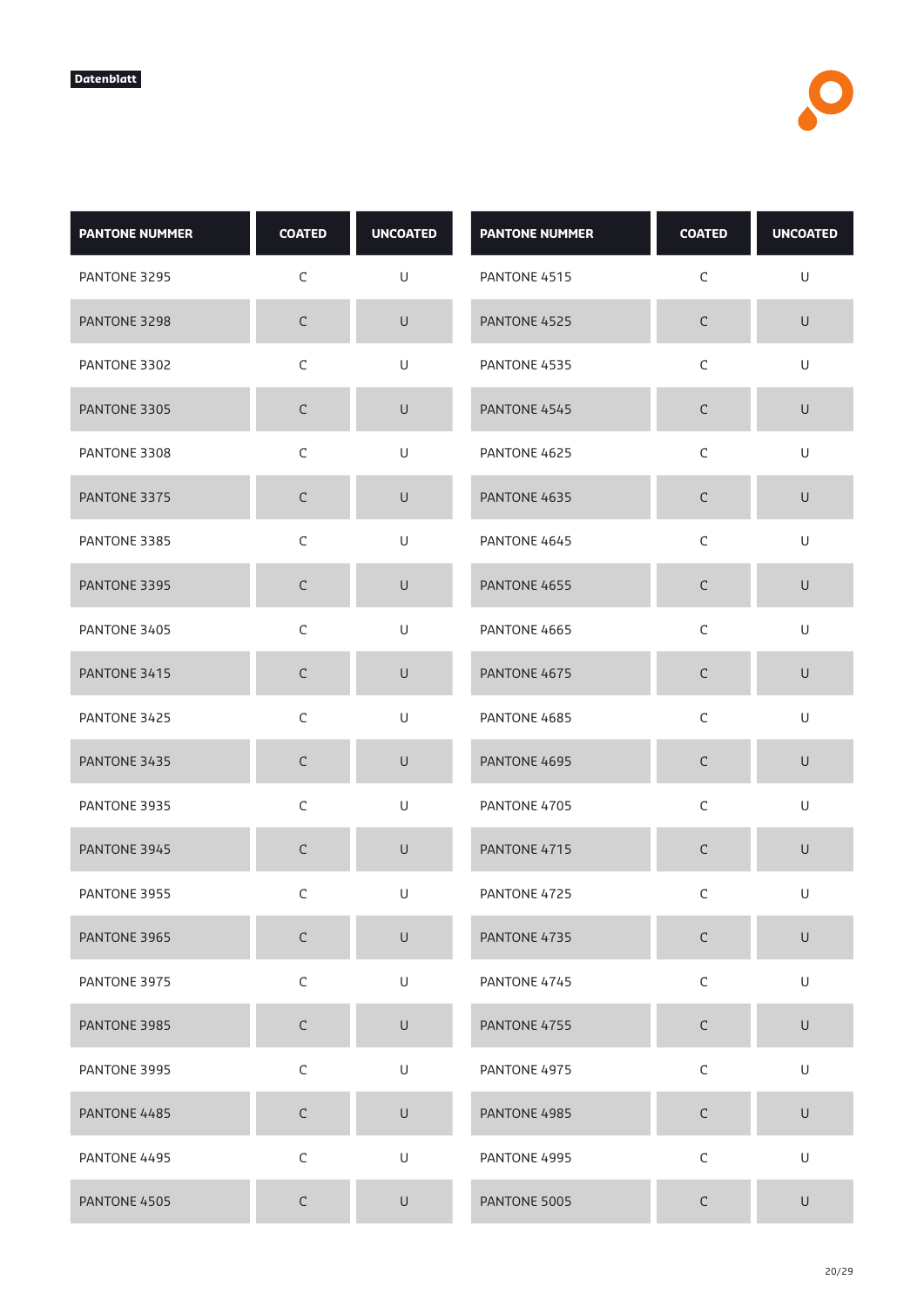| <b>PANTONE NUMMER</b> | <b>COATED</b> | <b>UNCOATED</b> | <b>PANTONE NUMMER</b> | <b>COATED</b> | <b>UNCOATED</b> |
|-----------------------|---------------|-----------------|-----------------------|---------------|-----------------|
| PANTONE 5015          | $\mathsf C$   | U               | PANTONE 5305          | C             | U               |
| PANTONE 5025          | $\mathsf C$   | $\sf U$         | PANTONE 5315          | $\mathsf C$   | $\mathsf U$     |
| PANTONE 5035          | $\mathsf C$   | U               | PANTONE 5395          | $\mathsf C$   | U               |
| PANTONE 5115          | C             | $\cup$          | PANTONE 5405          | С             | $\cup$          |
| PANTONE 5125          | $\mathsf C$   | U               | PANTONE 5415          | $\mathsf C$   | U               |
| PANTONE 5135          | $\mathsf C$   | U               | PANTONE 5425          | $\mathsf C$   | U               |
| PANTONE 5145          | C             | U               | PANTONE 5435          | C             | U               |
| PANTONE 5155          | $\mathsf C$   | $\cup$          | PANTONE 5445          | C             | U               |
| PANTONE 5165          | $\mathsf C$   | U               | PANTONE 5455          | $\mathsf C$   | U               |
| PANTONE 5175          | $\mathsf C$   | $\cup$          | PANTONE 5463          | $\mathsf C$   | $\cup$          |
| PANTONE 5185          | $\mathsf C$   | U               | PANTONE 5467          | $\mathsf C$   | U               |
| PANTONE 5195          | C             | $\cup$          | PANTONE 5473          | C             | $\cup$          |
| PANTONE 5205          | $\mathsf C$   | $\cup$          | PANTONE 5477          | $\mathsf C$   | $\cup$          |
| PANTONE 5215          | C             | $\sf U$         | PANTONE 5483          | С             | $\cup$          |
| PANTONE 5225          | C             | U               | PANTONE 5487          | C             | U               |
| PANTONE 5235          | $\mathsf C$   | $\sf U$         | PANTONE 5493          | $\mathsf C$   | $\sf U$         |
| PANTONE 5245          | $\mathsf C$   | U               | PANTONE 5497          | $\mathsf C$   | U               |
| PANTONE 5255          | $\mathsf C$   | $\mathsf U$     | PANTONE 5503          | $\mathsf C$   | $\mathsf U$     |
| PANTONE 5265          | $\mathsf C$   | U               | PANTONE 5507          | $\mathsf C$   | U               |
| PANTONE 5275          | $\mathsf C$   | $\sf U$         | PANTONE 5513          | $\mathsf C$   | $\cup$          |
| PANTONE 5285          | $\mathsf C$   | U               | PANTONE 5517          | $\mathsf C$   | U               |
| PANTONE 5295          | $\mathsf C$   | $\sf U$         | PANTONE 5523          | $\mathsf C$   | $\cup$          |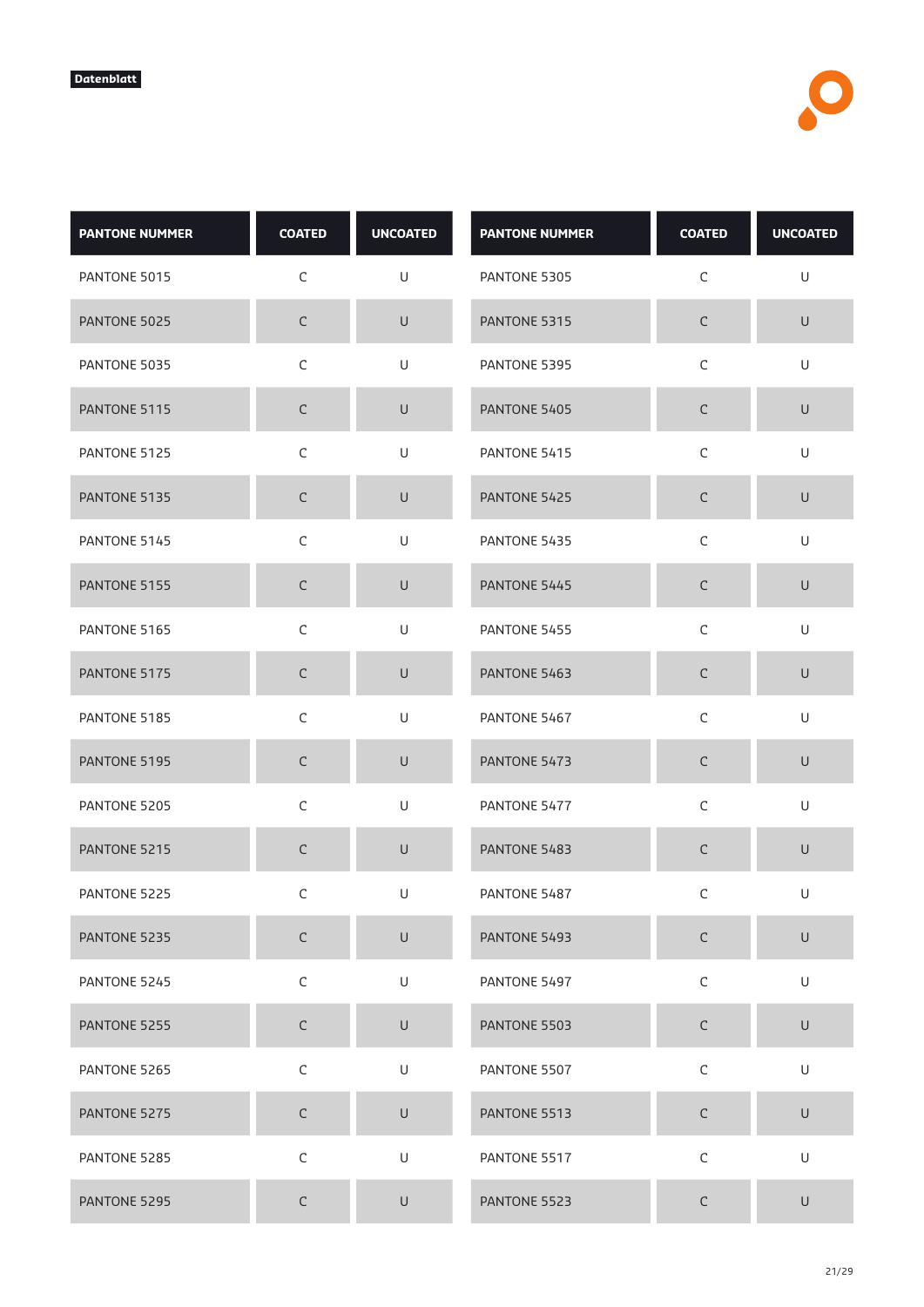| <b>PANTONE NUMMER</b> | <b>COATED</b> | <b>UNCOATED</b> | <b>PANTONE NUMMER</b> | <b>COATED</b> | <b>UNCOATED</b> |
|-----------------------|---------------|-----------------|-----------------------|---------------|-----------------|
| PANTONE 5527          | $\mathsf C$   | U               | PANTONE 5777          | C             | U               |
| PANTONE 5535          | $\mathsf C$   | $\sf U$         | PANTONE 5783          | $\mathsf C$   | $\mathsf U$     |
| PANTONE 5545          | $\mathsf C$   | U               | PANTONE 5787          | $\mathsf C$   | U               |
| PANTONE 5555          | C             | $\cup$          | PANTONE 5793          | C             | $\cup$          |
| PANTONE 5565          | $\mathsf C$   | U               | PANTONE 5797          | $\mathsf C$   | U               |
| PANTONE 5575          | $\mathsf C$   | U               | PANTONE 5803          | $\mathsf C$   | U               |
| PANTONE 5585          | C             | U               | PANTONE 5807          | C             | U               |
| PANTONE 5595          | $\mathsf C$   | $\cup$          | PANTONE 5815          | $\mathsf C$   | U               |
| PANTONE 5605          | $\mathsf C$   | U               | PANTONE 5825          | $\mathsf C$   | U               |
| PANTONE 5615          | $\mathsf C$   | $\cup$          | PANTONE 5835          | $\mathsf C$   | $\cup$          |
| PANTONE 5625          | $\mathsf C$   | U               | PANTONE 5845          | $\mathsf C$   | U               |
| PANTONE 5635          | C             | $\cup$          | PANTONE 5855          | C             | $\cup$          |
| PANTONE 5645          | $\mathsf C$   | $\cup$          | PANTONE 5865          | $\mathsf C$   | $\cup$          |
| PANTONE 5655          | C             | $\cup$          | PANTONE 5875          | С             | $\mathsf{U}$    |
| PANTONE 5665          | C             | U               | PANTONE 7401          | C             | U               |
| PANTONE 5743          | $\mathsf C$   | $\sf U$         | PANTONE 7402          | $\mathsf C$   | $\sf U$         |
| PANTONE 5747          | $\mathsf C$   | U               | PANTONE 7403          | $\mathsf C$   | U               |
| PANTONE 5753          | $\mathsf C$   | $\mathsf U$     | PANTONE 7404          | $\mathsf C$   | $\mathsf U$     |
| PANTONE 5757          | $\mathsf C$   | U               | PANTONE 7405          | $\mathsf C$   | U               |
| PANTONE 5763          | $\mathsf C$   | $\mathsf U$     | PANTONE 7406          | $\mathsf C$   | $\sf U$         |
| PANTONE 5767          | $\mathsf C$   | $\mathsf U$     | PANTONE 7407          | $\mathsf C$   | U               |
| PANTONE 5773          | $\mathsf C$   | $\cup$          | PANTONE 7408          | С             | $\cup$          |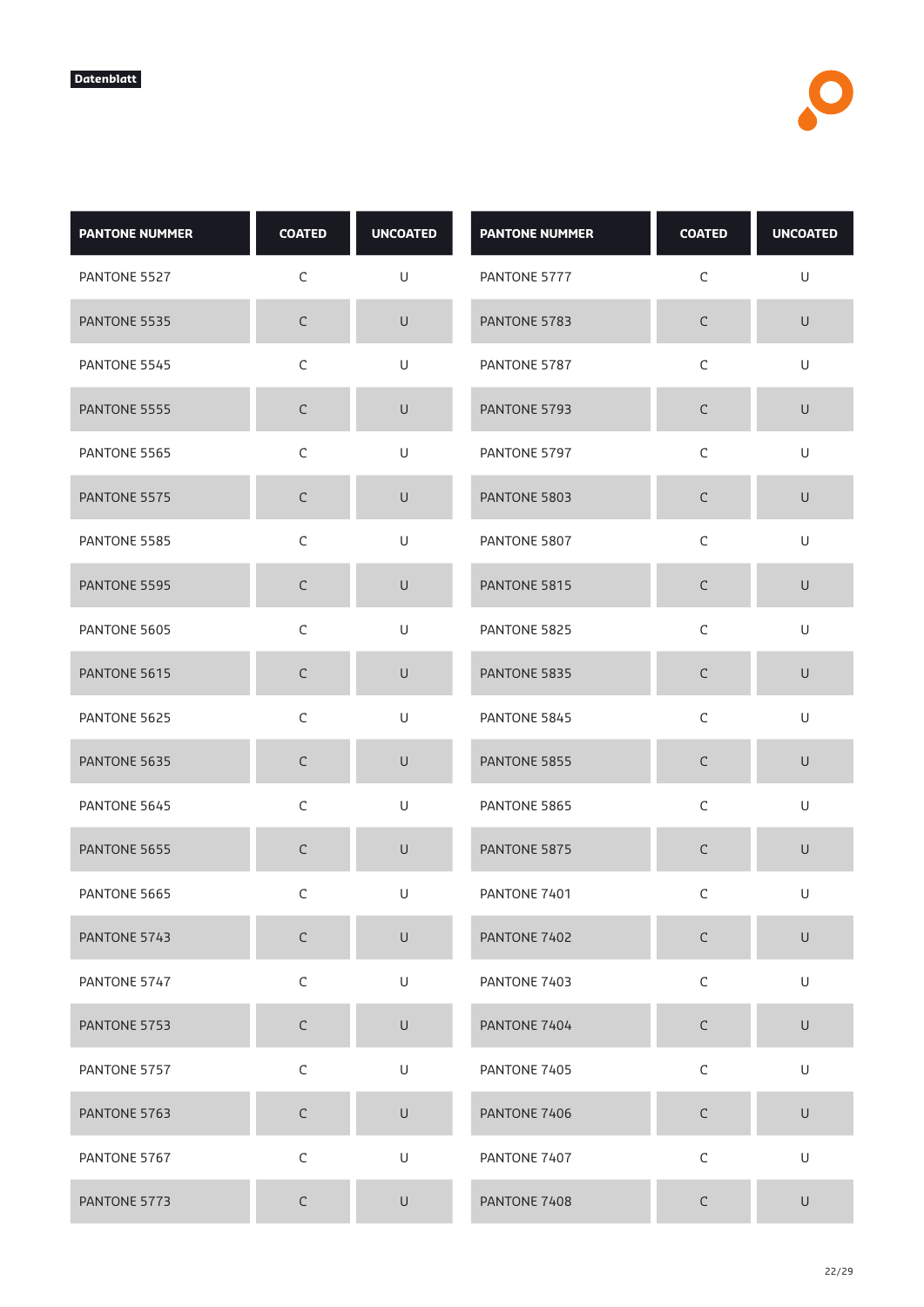| <b>PANTONE NUMMER</b> | <b>COATED</b> | <b>UNCOATED</b> | <b>PANTONE NUMMER</b> | <b>COATED</b> | <b>UNCOATED</b>                                                                                            |
|-----------------------|---------------|-----------------|-----------------------|---------------|------------------------------------------------------------------------------------------------------------|
| PANTONE 7409          | $\mathsf C$   | U               | PANTONE 7431          | C             | U                                                                                                          |
| PANTONE 7410          | $\mathsf C$   | $\sf U$         | PANTONE 7432          | $\mathsf C$   | $\mathsf U$                                                                                                |
| PANTONE 7411          | $\mathsf C$   | U               | PANTONE 7433          | $\mathsf C$   | U                                                                                                          |
| PANTONE 7412          | $\mathsf C$   | $\cup$          | PANTONE 7434          | С             | $\cup$                                                                                                     |
| PANTONE 7413          | $\mathsf C$   | U               | PANTONE 7435          | $\mathsf C$   | U                                                                                                          |
| PANTONE 7414          | $\mathsf C$   | $\sf U$         | PANTONE 7436          | $\mathsf C$   | $\sf U$                                                                                                    |
| PANTONE 7415          | C             | U               | PANTONE 7437          | C             | U                                                                                                          |
| PANTONE 7416          | $\mathsf C$   | $\cup$          | PANTONE 7438          | $\mathsf C$   | U                                                                                                          |
| PANTONE 7417          | $\mathsf C$   | U               | PANTONE 7439          | $\mathsf C$   | U                                                                                                          |
| PANTONE 7418          | $\mathsf C$   | $\cup$          | PANTONE 7440          | $\mathsf C$   | $\cup$                                                                                                     |
| PANTONE 7419          | $\mathsf C$   | U               | PANTONE 7441          | $\mathsf C$   | U                                                                                                          |
| PANTONE 7420          | C             | $\cup$          | PANTONE 7442          | C             | $\cup$                                                                                                     |
| PANTONE 7421          | $\mathsf C$   | $\mathsf U$     | PANTONE 7443          | $\mathsf C$   | $\mathsf{U}% _{T}=\mathsf{U}_{T}\!\left( a,b\right) ,\ \mathsf{U}_{T}=\mathsf{U}_{T}\!\left( a,b\right) ,$ |
| PANTONE 7422          | C             | $\sf U$         | PANTONE 7444          | $\mathsf C$   | $\mathsf U$                                                                                                |
| PANTONE 7423          | C             | U               | PANTONE 7445          | C             | U                                                                                                          |
| PANTONE 7424          | $\mathsf C$   | $\sf U$         | PANTONE 7446          | $\mathsf C$   | $\sf U$                                                                                                    |
| PANTONE 7425          | $\mathsf C$   | U               | PANTONE 7447          | $\mathsf C$   | U                                                                                                          |
| PANTONE 7426          | $\mathsf C$   | $\mathsf U$     | PANTONE 7448          | $\mathsf C$   | $\mathsf U$                                                                                                |
| PANTONE 7427          | $\mathsf C$   | $\sf U$         | PANTONE 7449          | $\mathsf C$   | U                                                                                                          |
| PANTONE 7428          | $\mathsf C$   | $\mathsf U$     | PANTONE 7450          | $\mathsf C$   | $\cup$                                                                                                     |
| PANTONE 7429          | $\mathsf C$   | $\sf U$         | PANTONE 7451          | $\mathsf C$   | U                                                                                                          |
| PANTONE 7430          | $\mathsf C$   | $\cup$          | PANTONE 7452          | С             | $\cup$                                                                                                     |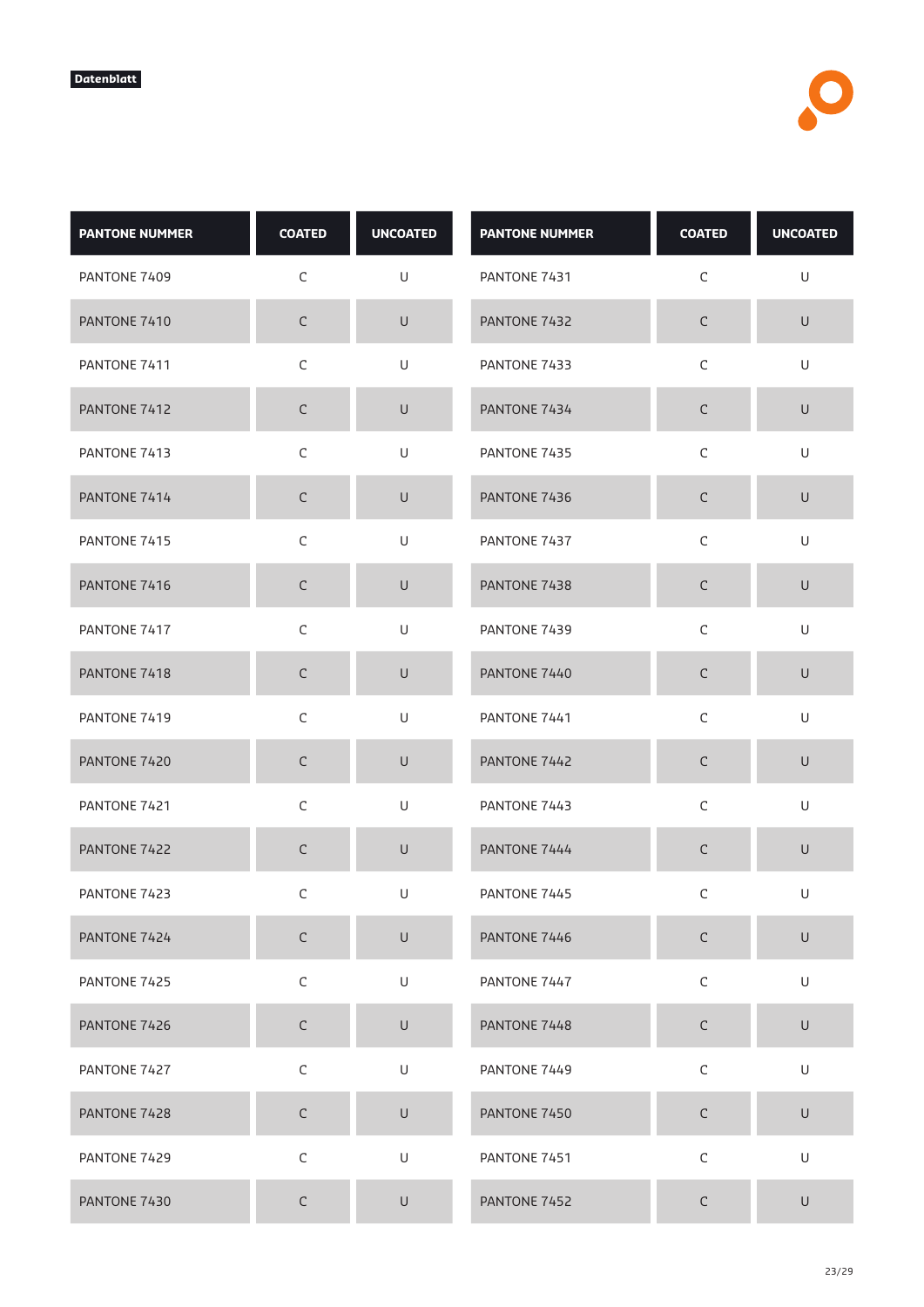| <b>PANTONE NUMMER</b> | <b>COATED</b> | <b>UNCOATED</b>                                                                                            | <b>PANTONE NUMMER</b> | <b>COATED</b> | <b>UNCOATED</b>                                                                                            |
|-----------------------|---------------|------------------------------------------------------------------------------------------------------------|-----------------------|---------------|------------------------------------------------------------------------------------------------------------|
| PANTONE 7453          | $\mathsf C$   | U                                                                                                          | PANTONE 7475          | C             | U                                                                                                          |
| PANTONE 7454          | $\mathsf C$   | $\sf U$                                                                                                    | PANTONE 7476          | $\mathsf C$   | $\sf U$                                                                                                    |
| PANTONE 7455          | $\mathsf C$   | U                                                                                                          | PANTONE 7477          | $\mathsf C$   | U                                                                                                          |
| PANTONE 7456          | $\mathsf C$   | $\cup$                                                                                                     | PANTONE 7478          | $\mathsf C$   |                                                                                                            |
| PANTONE 7457          | $\mathsf C$   | U                                                                                                          | PANTONE 7479          | $\mathsf C$   | $\sf U$                                                                                                    |
| PANTONE 7458          | $\mathsf C$   | U                                                                                                          | PANTONE 7480          | $\mathsf C$   | $\sf U$                                                                                                    |
| PANTONE 7459          | $\mathsf C$   | U                                                                                                          | PANTONE 7481          | C             | U                                                                                                          |
| PANTONE 7460          | $\mathsf C$   | $\cup$                                                                                                     | PANTONE 7482          | $\mathsf C$   | U                                                                                                          |
| PANTONE 7461          | $\mathsf C$   | U                                                                                                          | PANTONE 7483          | $\mathsf C$   | U                                                                                                          |
| PANTONE 7462          | $\mathsf C$   | $\cup$                                                                                                     | PANTONE 7484          | $\mathsf C$   | $\cup$                                                                                                     |
| PANTONE 7463          | $\mathsf C$   | U                                                                                                          | PANTONE 7485          | $\mathsf C$   | U                                                                                                          |
| PANTONE 7464          | C             | $\cup$                                                                                                     | PANTONE 7486          | $\mathsf C$   | $\cup$                                                                                                     |
| PANTONE 7465          | $\mathsf C$   | $\mathsf{U}% _{T}=\mathsf{U}_{T}\!\left( a,b\right) ,\ \mathsf{U}_{T}=\mathsf{U}_{T}\!\left( a,b\right) ,$ | PANTONE 7487          | $\mathsf C$   | $\mathsf{U}% _{T}=\mathsf{U}_{T}\!\left( a,b\right) ,\ \mathsf{U}_{T}=\mathsf{U}_{T}\!\left( a,b\right) ,$ |
| PANTONE 7466          | $\mathsf C$   | $\cup$                                                                                                     | PANTONE 7488          | $\mathsf C$   | $\sf U$                                                                                                    |
| PANTONE 7467          | C             | U                                                                                                          | PANTONE 7489          | С             | U                                                                                                          |
| PANTONE 7468          | $\mathsf C$   | $\cup$                                                                                                     | PANTONE 7490          | $\mathsf C$   | $\cup$                                                                                                     |
| PANTONE 7469          | $\mathsf C$   | U                                                                                                          | PANTONE 7491          | $\mathsf C$   | U                                                                                                          |
| PANTONE 7470          | $\mathsf C$   | $\cup$                                                                                                     | PANTONE 7492          | $\mathsf C$   | $\sf U$                                                                                                    |
| PANTONE 7471          | $\mathsf C$   | U                                                                                                          | PANTONE 7493          | $\mathsf C$   | U                                                                                                          |
| PANTONE 7472          | $\mathsf C$   | $\cup$                                                                                                     | PANTONE 7494          | $\mathsf C$   | $\cup$                                                                                                     |
| PANTONE 7473          | $\mathsf C$   | U                                                                                                          | PANTONE 7495          | $\mathsf C$   | U                                                                                                          |
| PANTONE 7474          | $\mathsf C$   | $\cup$                                                                                                     | PANTONE 7496          | $\mathsf C$   | $\cup$                                                                                                     |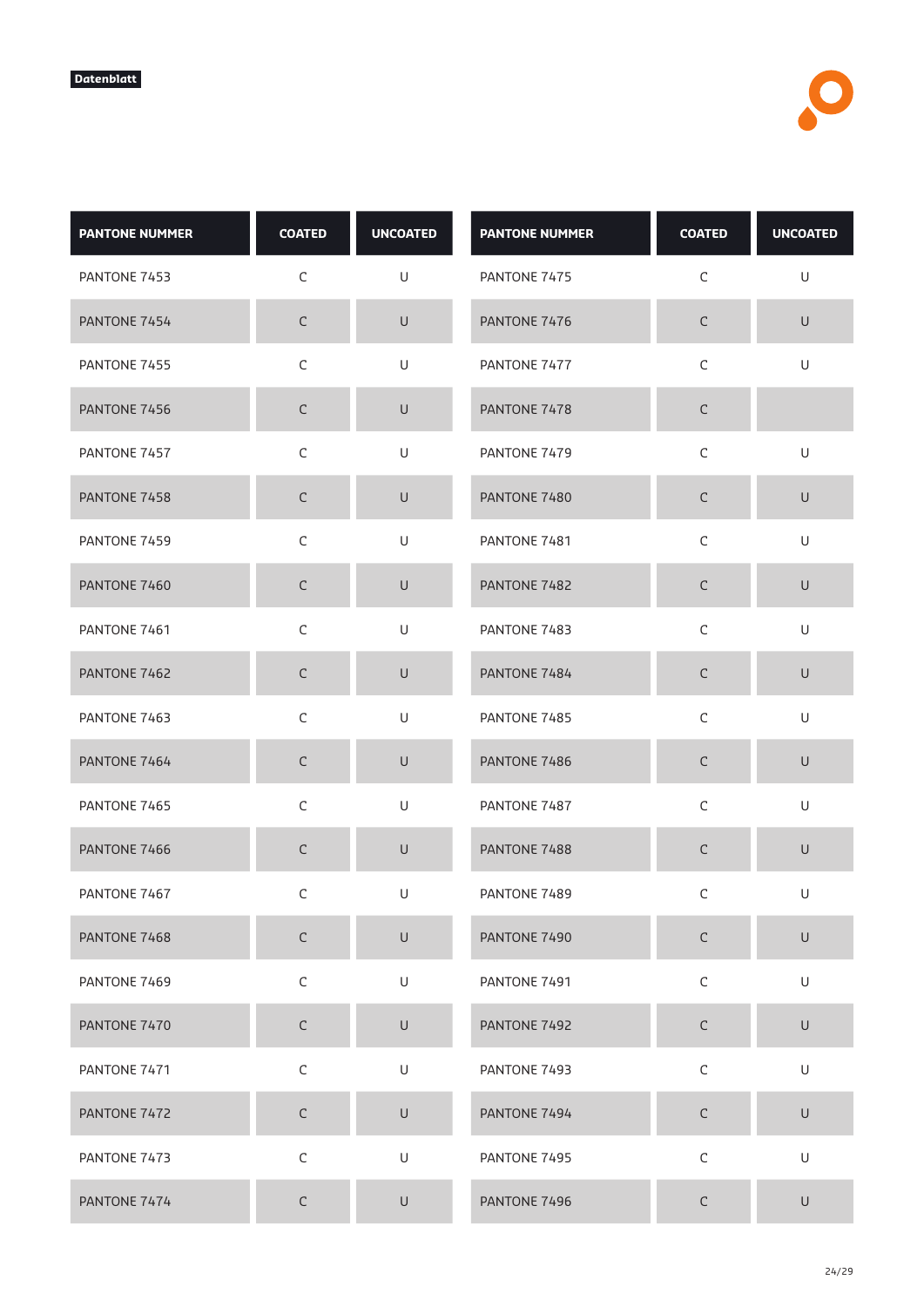| <b>PANTONE NUMMER</b> | <b>COATED</b> | <b>UNCOATED</b> | <b>PANTONE NUMMER</b> | <b>COATED</b> | <b>UNCOATED</b> |
|-----------------------|---------------|-----------------|-----------------------|---------------|-----------------|
| PANTONE 7497          | $\mathsf C$   | U               | PANTONE 7519          | $\mathsf C$   | U               |
| PANTONE 7498          | $\mathsf C$   | $\sf U$         | PANTONE 7520          | $\mathsf C$   | $\mathsf U$     |
| PANTONE 7499          | $\mathsf C$   | U               | PANTONE 7521          | $\mathsf C$   | U               |
| PANTONE 7500          | $\mathsf C$   | U               | PANTONE 7522          | $\mathsf C$   |                 |
| PANTONE 7501          | $\mathsf C$   | U               | PANTONE 7523          | $\mathsf C$   | U               |
| PANTONE 7502          | $\mathsf C$   | $\cup$          | PANTONE 7524          | $\mathsf C$   |                 |
| PANTONE 7503          | $\mathsf C$   | U               | PANTONE 7525          | C             |                 |
| PANTONE 7504          | $\mathsf C$   | $\cup$          | PANTONE 7526          | $\mathsf C$   | $\sf U$         |
| PANTONE 7505          | $\mathsf C$   | U               | PANTONE 7527          | $\mathsf C$   | $\cup$          |
| PANTONE 7506          | $\mathsf C$   | $\cup$          | PANTONE 7528          | $\mathsf C$   | $\cup$          |
| PANTONE 7507          | $\mathsf C$   | U               | PANTONE 7529          | $\mathsf C$   | U               |
| PANTONE 7508          | C             | $\cup$          | PANTONE 7530          | $\mathsf C$   | $\sf U$         |
| PANTONE 7509          | $\mathsf C$   | U               | PANTONE 7531          | $\mathsf C$   | U               |
| PANTONE 7510          | $\mathsf C$   | $\cup$          | PANTONE 7532          | $\mathsf C$   | $\sf U$         |
| PANTONE 7511          | $\mathsf C$   | U               | PANTONE 7533          | C             | U               |
| PANTONE 7512          | $\mathsf C$   | $\mathsf U$     | PANTONE 7534          | $\mathsf C$   | $\sf U$         |
| PANTONE 7513          | $\mathsf C$   | U               | PANTONE 7535          | $\mathsf C$   | U               |
| PANTONE 7514          | $\mathsf C$   | $\mathsf U$     | PANTONE 7536          | $\mathsf C$   | $\sf U$         |
| PANTONE 7515          | $\mathsf C$   | $\mathsf U$     | PANTONE 7537          | $\mathsf C$   | U               |
| PANTONE 7516          | $\mathsf C$   | $\mathsf U$     | PANTONE 7538          | $\mathsf C$   | $\sf U$         |
| PANTONE 7517          | $\mathsf C$   | U               | PANTONE 7539          | $\mathsf C$   | U               |
| PANTONE 7518          | $\mathsf C$   | U               | PANTONE 7540          | $\mathsf C$   | $\cup$          |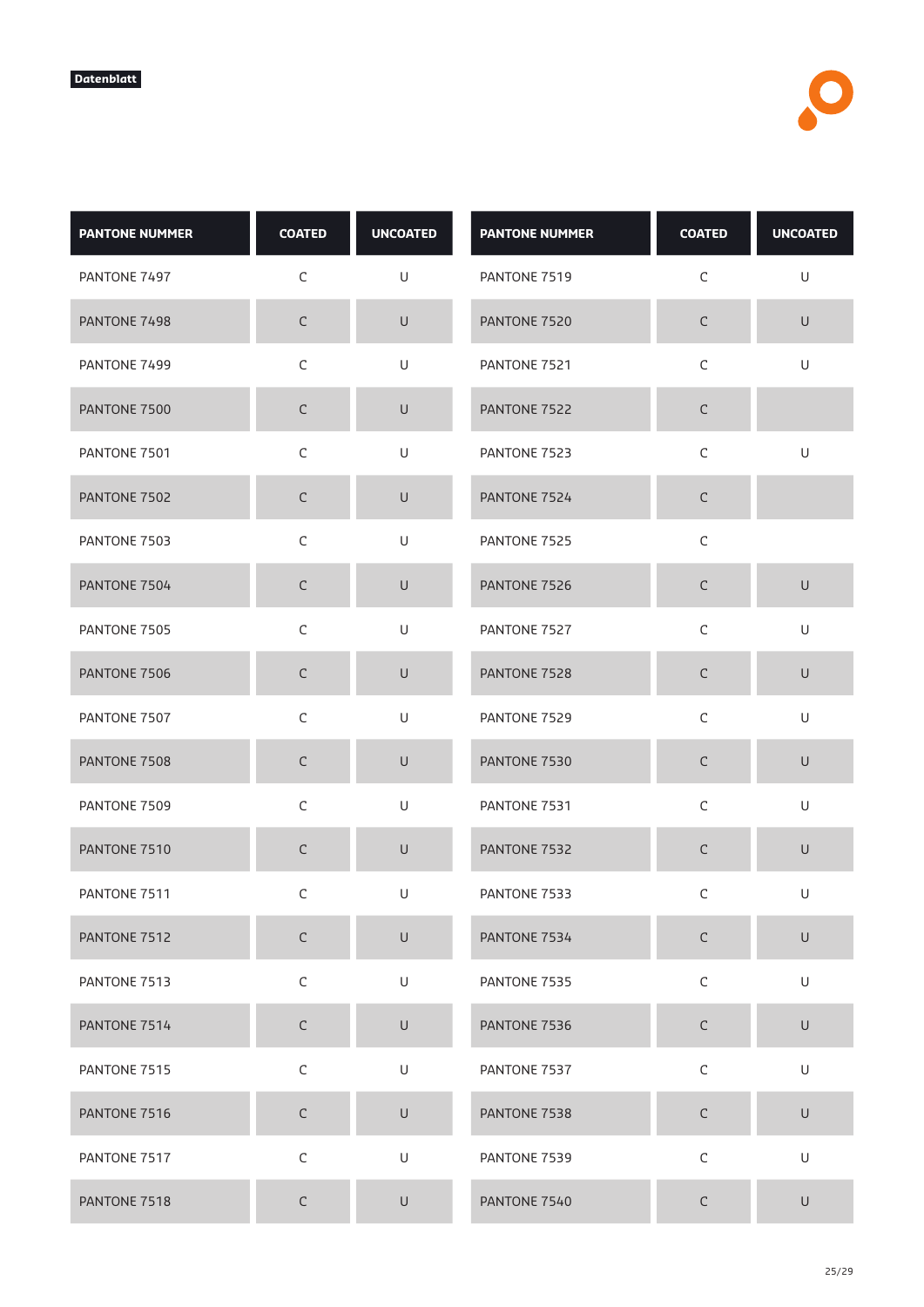| <b>PANTONE NUMMER</b> | <b>COATED</b> | <b>UNCOATED</b> | <b>PANTONE NUMMER</b> | <b>COATED</b> | <b>UNCOATED</b> |
|-----------------------|---------------|-----------------|-----------------------|---------------|-----------------|
| PANTONE 7541          | C             | U               | PANTONE 7564          | $\mathsf C$   | U               |
| PANTONE 7542          | $\mathsf C$   | $\sf U$         | PANTONE 7565          | $\mathsf C$   | $\mathsf U$     |
| PANTONE 7543          | $\mathsf C$   | U               | PANTONE 7566          | $\mathsf C$   |                 |
| PANTONE 7544          | $\mathsf C$   | U               | PANTONE 7567          | $\mathsf C$   | $\cup$          |
| PANTONE 7545          | $\mathsf C$   | U               | PANTONE 7568          | $\mathsf C$   | U               |
| PANTONE 7546          | $\mathsf C$   | $\cup$          | PANTONE 7569          | $\mathsf C$   |                 |
| PANTONE 7547          | $\mathsf C$   | U               | PANTONE 7570          | $\mathsf C$   |                 |
| PANTONE 7548          | $\mathsf C$   | $\cup$          | PANTONE 7572          | $\mathsf C$   | $\cup$          |
| PANTONE 7549          | $\mathsf C$   | U               | PANTONE 7575          | $\mathsf C$   |                 |
| PANTONE 7550          | $\mathsf C$   | $\cup$          | PANTONE 7576          | $\mathsf C$   |                 |
| PANTONE 7551          | $\mathsf C$   | U               | PANTONE 7577          | $\mathsf C$   |                 |
| PANTONE 7552          | $\mathsf C$   | $\cup$          | PANTONE 7578          | $\mathsf C$   |                 |
| PANTONE 7553          | $\mathsf C$   | U               | PANTONE 7581          | $\mathsf C$   |                 |
| PANTONE 7554          | $\mathsf C$   | $\cup$          | PANTONE 7582          | $\mathsf C$   |                 |
| PANTONE 7555          | $\mathsf C$   | U               | PANTONE 7589          | $\mathsf C$   | U               |
| PANTONE 7556          | $\mathsf C$   | $\cup$          | PANTONE 7596          | $\mathsf C$   |                 |
| PANTONE 7557          | $\mathsf C$   | U               | PANTONE 7603          | $\mathsf C$   | U               |
| PANTONE 7558          | $\mathsf C$   | $\sf U$         | PANTONE 7604          |               | $\cup$          |
| PANTONE 7560          | $\mathsf C$   | U               | PANTONE 7608          | $\mathsf C$   |                 |
| PANTONE 7561          | $\mathsf C$   | $\mathsf U$     | PANTONE 7609          |               | $\mathsf U$     |
| PANTONE 7562          | $\mathsf C$   | U               | PANTONE 7610          | $\mathsf C$   |                 |
| PANTONE 7563          | $\mathsf C$   | $\cup$          | PANTONE 7620          | $\mathsf C$   |                 |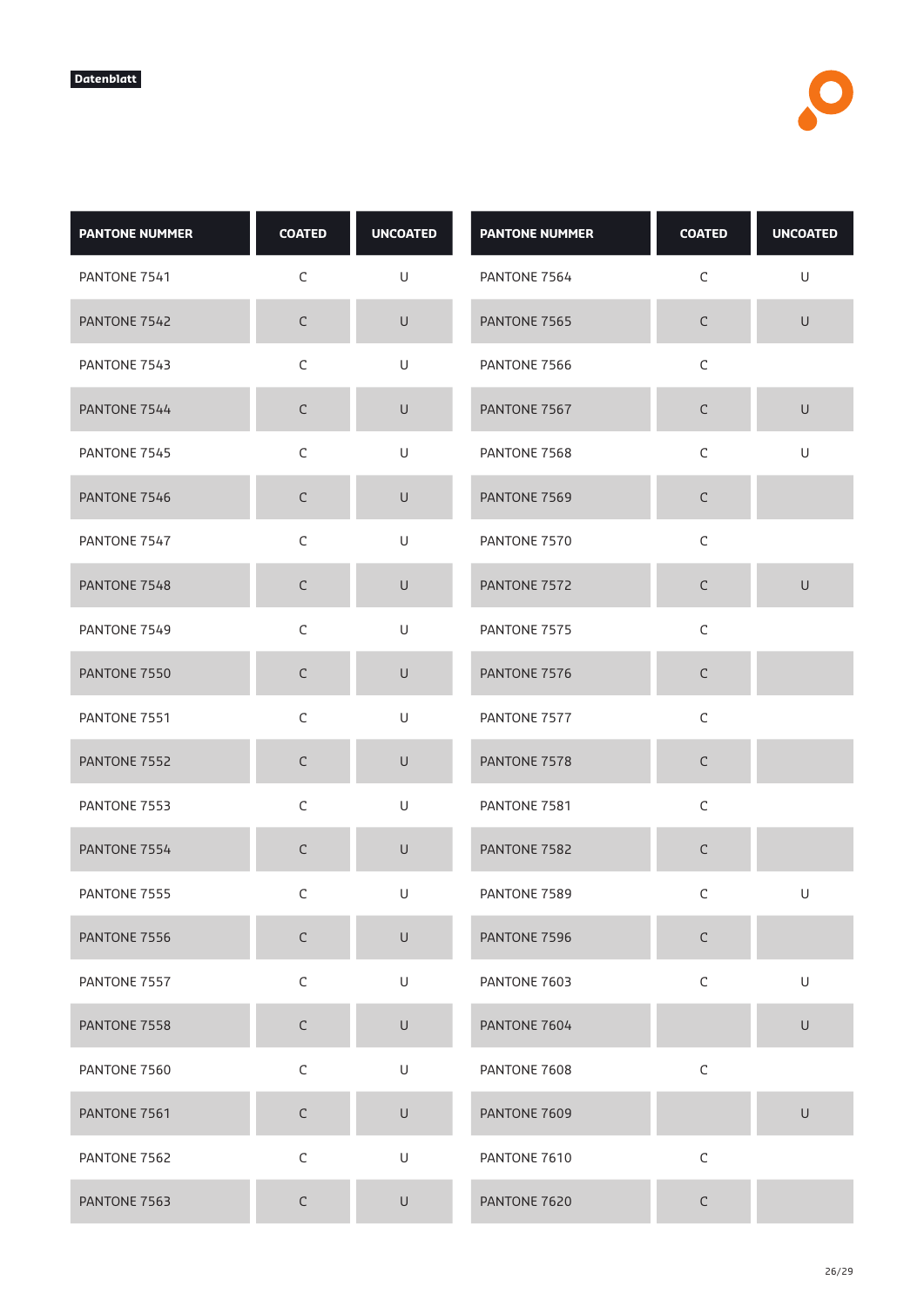| <b>PANTONE NUMMER</b> | <b>COATED</b> | <b>UNCOATED</b> | <b>PANTONE NUMMER</b> | <b>COATED</b> | <b>UNCOATED</b> |
|-----------------------|---------------|-----------------|-----------------------|---------------|-----------------|
| PANTONE 7621          | $\mathsf C$   | U               | PANTONE 7664          | $\mathsf C$   | U               |
| PANTONE 7622          | $\mathsf C$   |                 | PANTONE 7668          |               | $\mathsf U$     |
| PANTONE 7623          | C             |                 | PANTONE 7672          | $\mathsf C$   |                 |
| PANTONE 7624          | $\mathsf C$   | $\cup$          | PANTONE 7678          | $\mathsf C$   |                 |
| PANTONE 7625          | $\mathsf C$   | U               | PANTONE 7680          | $\mathsf C$   |                 |
| PANTONE 7626          | $\mathsf C$   |                 | PANTONE 7681          | $\mathsf C$   |                 |
| PANTONE 7627          | C             |                 | PANTONE 7683          | C             | U               |
| PANTONE 7628          | $\mathsf C$   |                 | PANTONE 7684          | $\mathsf C$   | $\cup$          |
| PANTONE 7629          | $\mathsf C$   | U               | PANTONE 7685          | $\mathsf C$   | $\mathsf U$     |
| PANTONE 7631          | $\mathsf C$   | $\mathsf U$     | PANTONE 7686          | $\mathsf C$   |                 |
| PANTONE 7634          | $\mathsf C$   |                 | PANTONE 7687          | $\mathsf C$   | U               |
| PANTONE 7636          | $\mathsf C$   |                 | PANTONE 7688          | $\mathsf C$   | $\cup$          |
| PANTONE 7641          | $\mathsf C$   |                 | PANTONE 7689          | $\mathsf C$   | U               |
| PANTONE 7642          | $\mathsf C$   |                 | PANTONE 7690          | $\mathsf C$   | $\sf U$         |
| PANTONE 7648          | С             | U               | PANTONE 7691          | $\mathsf C$   | U               |
| PANTONE 7649          | $\mathsf C$   |                 | PANTONE 7692          | $\mathsf C$   | $\cup$          |
| PANTONE 7650          |               | U               | PANTONE 7693          | $\mathsf C$   | U               |
| PANTONE 7652          | $\mathsf C$   |                 | PANTONE 7694          | $\mathsf C$   |                 |
| PANTONE 7654          | $\mathsf C$   |                 | PANTONE 7695          | $\mathsf C$   |                 |
| PANTONE 7655          | $\mathsf C$   | $\cup$          | PANTONE 7697          | $\mathsf C$   |                 |
| PANTONE 7659          | $\mathsf C$   | U               | PANTONE 7698          | $\mathsf C$   |                 |
| PANTONE 7661          | $\mathsf C$   |                 | PANTONE 7699          | $\mathsf C$   |                 |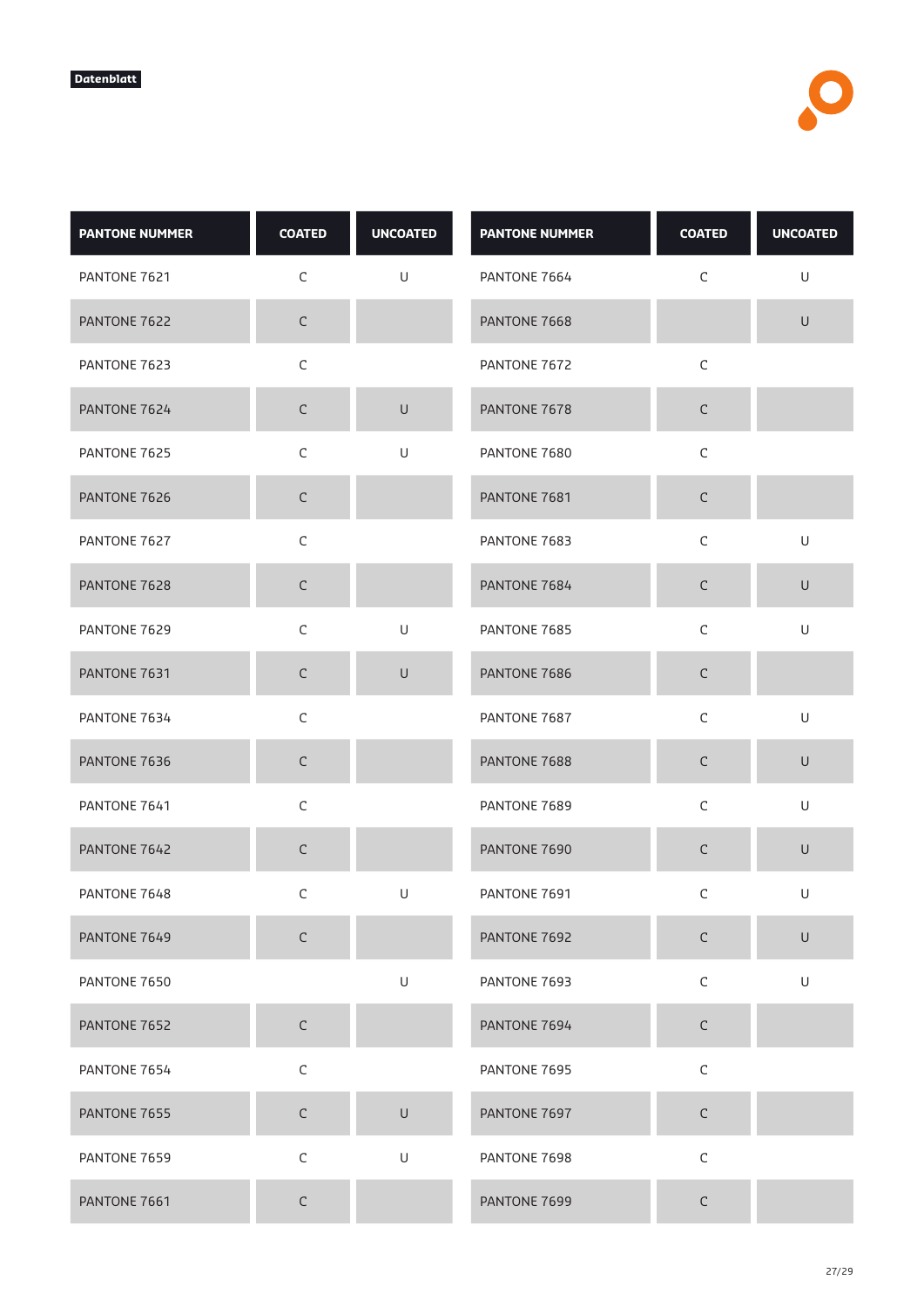| <b>PANTONE NUMMER</b> | <b>COATED</b> | <b>UNCOATED</b>                                                                                            | <b>PANTONE NUMMER</b>       | <b>COATED</b> | <b>UNCOATED</b>                                                                                            |
|-----------------------|---------------|------------------------------------------------------------------------------------------------------------|-----------------------------|---------------|------------------------------------------------------------------------------------------------------------|
| PANTONE 7704          | $\mathsf C$   | U                                                                                                          | PANTONE Black 2             | $\mathsf C$   | $\sf U$                                                                                                    |
| PANTONE 7705          | $\mathsf C$   | $\sf U$                                                                                                    | <b>PANTONE Black 3</b>      | $\mathsf C$   | $\sf U$                                                                                                    |
| PANTONE 7708          | $\mathsf C$   |                                                                                                            | PANTONE Black 4             | $\mathsf C$   | U                                                                                                          |
| PANTONE 7709          | C             | $\cup$                                                                                                     | <b>PANTONE Black 5</b>      | $\mathsf C$   | $\cup$                                                                                                     |
| PANTONE 7710          |               | $\mathsf{U}% _{T}=\mathsf{U}_{T}\!\left( a,b\right) ,\ \mathsf{U}_{T}=\mathsf{U}_{T}\!\left( a,b\right) ,$ | PANTONE Black 6             | C             | $\sf U$                                                                                                    |
| PANTONE 7711          | $\mathsf C$   |                                                                                                            | PANTONE Black 7             | $\mathsf C$   | $\sf U$                                                                                                    |
| PANTONE 7715          | $\mathsf C$   | U                                                                                                          | PANTONE Blue 072            | $\mathsf C$   | U                                                                                                          |
| PANTONE 7717          | $\mathsf C$   | $\cup$                                                                                                     | PANTONE Cool Gray 1         | $\mathsf C$   | U                                                                                                          |
| PANTONE 7725          | $\mathsf C$   | U                                                                                                          | PANTONE Cool Gray 10        | $\mathsf C$   | $\sf U$                                                                                                    |
| PANTONE 7727          | $\mathsf C$   | U                                                                                                          | PANTONE Cool Gray 11        | $\mathsf C$   | $\cup$                                                                                                     |
| PANTONE 7728          |               | U                                                                                                          | PANTONE Cool Gray 2         | $\mathsf C$   | $\sf U$                                                                                                    |
| PANTONE 7729          | C             |                                                                                                            | PANTONE Cool Gray 3         | $\mathsf C$   | $\cup$                                                                                                     |
| PANTONE 7735          | $\mathsf C$   | $\mathsf{U}% _{T}=\mathsf{U}_{T}\!\left( a,b\right) ,\ \mathsf{U}_{T}=\mathsf{U}_{T}\!\left( a,b\right) ,$ | PANTONE Cool Gray 4         | $\mathsf C$   | $\mathsf{U}% _{T}=\mathsf{U}_{T}\!\left( a,b\right) ,\ \mathsf{U}_{T}=\mathsf{U}_{T}\!\left( a,b\right) ,$ |
| PANTONE 7737          | C             | $\mathsf{U}% _{T}=\mathsf{U}_{T}\!\left( a,b\right) ,\ \mathsf{U}_{T}=\mathsf{U}_{T}\!\left( a,b\right) ,$ | PANTONE Cool Gray 5         | $\mathsf C$   | $\sf U$                                                                                                    |
| PANTONE 7738          | C             |                                                                                                            | PANTONE Cool Gray 6         | С             | U                                                                                                          |
| PANTONE 7739          | $\mathsf C$   | $\cup$                                                                                                     | PANTONE Cool Gray 7         | $\mathsf C$   | $\cup$                                                                                                     |
| PANTONE 7740          | $\mathsf C$   | U                                                                                                          | PANTONE Cool Gray 8         | $\mathsf C$   | $\sf U$                                                                                                    |
| PANTONE 7742          | $\mathsf C$   | $\cup$                                                                                                     | PANTONE Cool Gray 9         | $\mathsf C$   | $\sf U$                                                                                                    |
| PANTONE 7751          | $\mathsf C$   | U                                                                                                          | <b>PANTONE Green</b>        | $\mathsf C$   | $\sf U$                                                                                                    |
| PANTONE 7752          | $\mathsf C$   |                                                                                                            | PANTONE Orange 021          | $\mathsf C$   | U                                                                                                          |
| PANTONE 7758          |               | U                                                                                                          | <b>PANTONE Process Blue</b> | $\mathsf C$   | $\sf U$                                                                                                    |
| <b>PANTONE Black</b>  | C             | $\cup$                                                                                                     | PANTONE Red 032             | $\mathsf C$   | $\sf U$                                                                                                    |